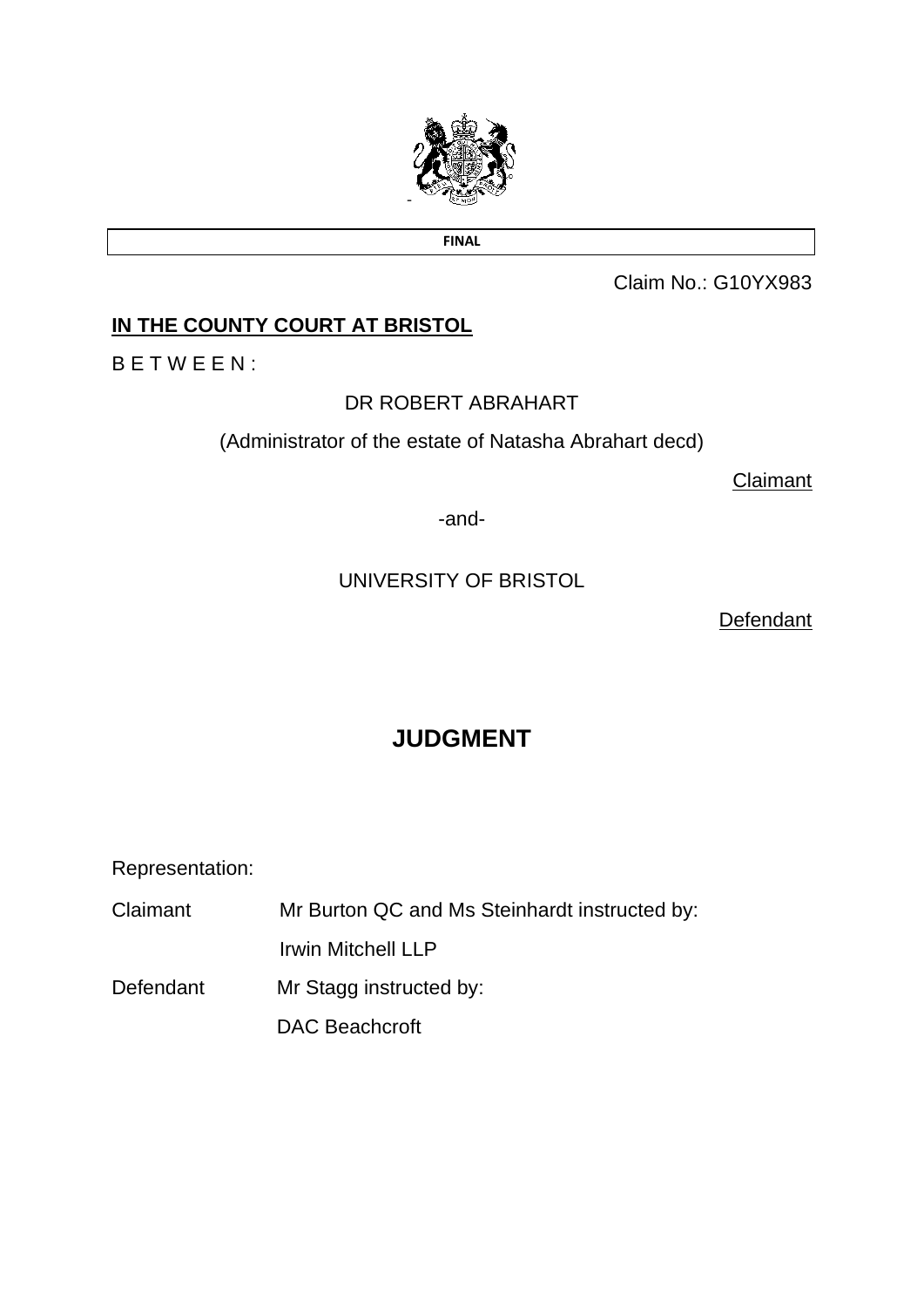## **INTRODUCTION**

- 1. This is a tragic case.
- 2. Natasha Abrahart, to whom I shall refer as 'Natasha', was an undergraduate MSci student reading physics at the University of Bristol, to which I shall refer as the 'University'. Natasha started her course in the autumn of 2016.
- 3. During her second year, as part of her course, Natasha was required to give interviews after conducting laboratory experiments. The interviews formed part of the University's assessment of Natasha and were marked. Natasha could not cope with the interviews and her mental health swiftly declined.
- 4. On 30<sup>th</sup> April 2018, as part of her course, Natasha would ordinarily have been expected to participate actively in a conference by way of presenting with fellow students; instead, aged only 20, Natasha took her own life.
- 5. Natasha's family believe that the University bears moral and legal responsibility for Natasha's psychological decline and suffering leading to her death because it continued to require Natasha to deliver oral post laboratory interviews for assessment purposes and to participate in the conference notwithstanding the knowledge they say the University acquired of Natasha's mental health problems and the harm caused to her by the oral assessments.
- 6. Dr Robert Abrahart, the Claimant, is Natasha's father and he brings the claims under the Law Reform (Miscellaneous Provisions) Act 1934 on behalf of Natasha's estate for damages under the Equality Act 2010 and at common law in negligence and under the Fatal Accidents Act 1974 for the balance of Natasha's funeral expenses<sup>1</sup>.

 $1$  A claim against the NHS resulted in (in effect) recovery of 71.6% of Natasha's funeral expenses.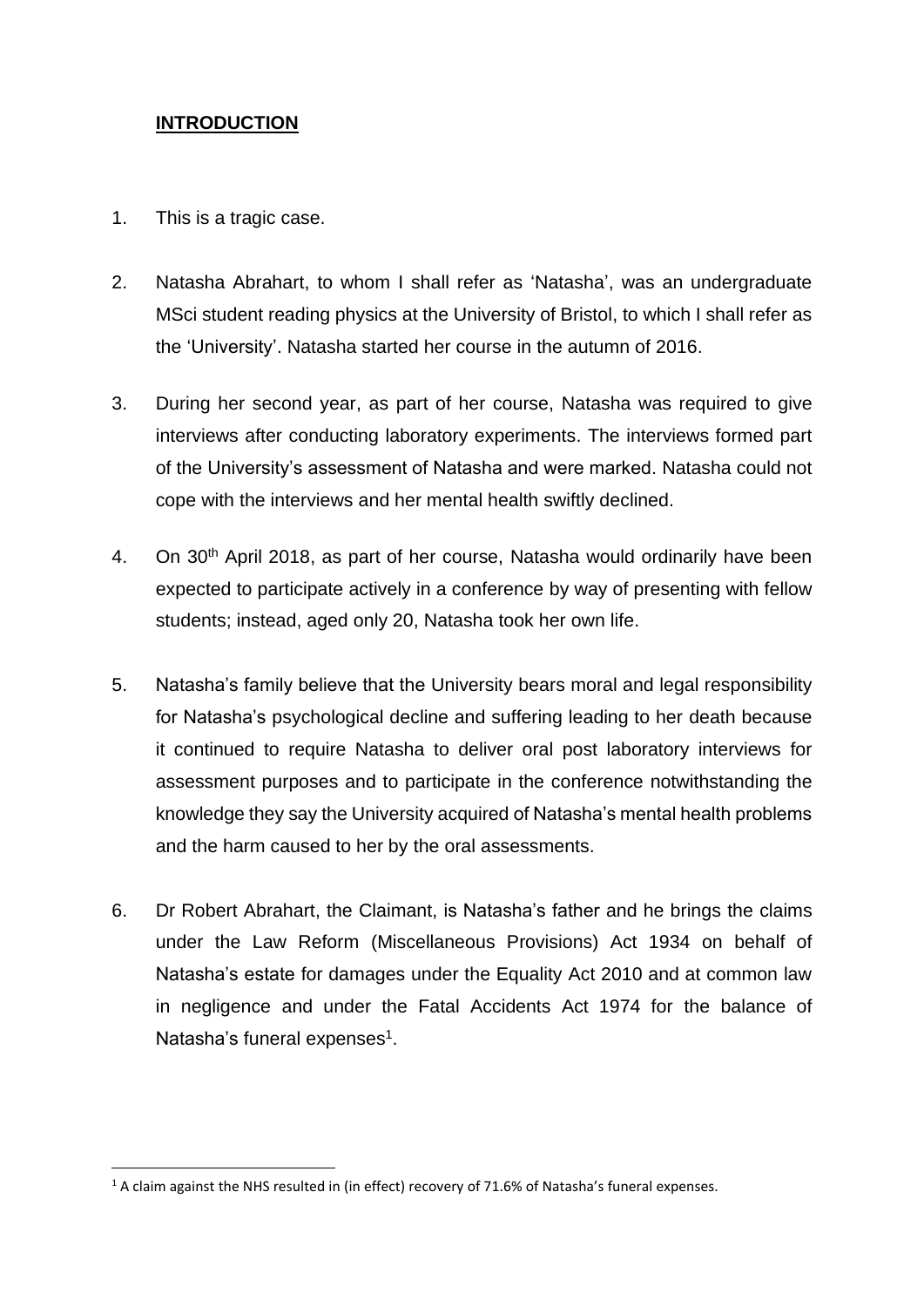- 7. The University has expressed clearly its sorrow and sympathy for the loss of Natasha but it denies that it is legally responsible in any way for her suffering and death.
- 8. This court likewise extends its condolences to Natasha's family.
- 9. The claim was issued on 22<sup>nd</sup> January 2020; it has been allocated to the multitrack and came on for trial from  $1<sup>st</sup>$  to  $8<sup>th</sup>$  March 2022 before myself sitting with Mrs Christine Price as lay assessor pursuant to section 114(7) of the Equality Act 2010 and section 63(1) of the County Courts Act 1984. In writing this judgment I have taken into account the observations of Mrs Price<sup>2</sup> and this judgment has been read by Mrs Price prior to sending it to the parties. I record my gratitude to Mrs Price for her assistance and I observe that we have not differed on our assessment of the case.
- 10. At trial the parties were represented by counsel as follows:
- (a) Mr Burton QC and Ms Steinhardt appeared for the Claimant and
- (b) Mr Stagg appeared for the University.

I am most grateful to all for their written and oral submissions.

- 11. Within this judgment I shall:
- (1) Give general observations about the evidence;
- (2) Describe the physics course taken by Natasha;
- (3) Summarise the provision made for disability support;
- (4) Mention confidentiality;
- (5) Summarise the facts in the following chronological parts:
- $(a)$ 8<sup>th</sup> November 1997 to October 2016:
- (b) October 2016 to October 2017;
- (c) October 2017 to  $30<sup>th</sup>$  April 2018;
- (6) Mention Natasha's personal notes;
- (7) Consider the Claimant's witness evidence;

<sup>2</sup> With respect to the Equality Act claims.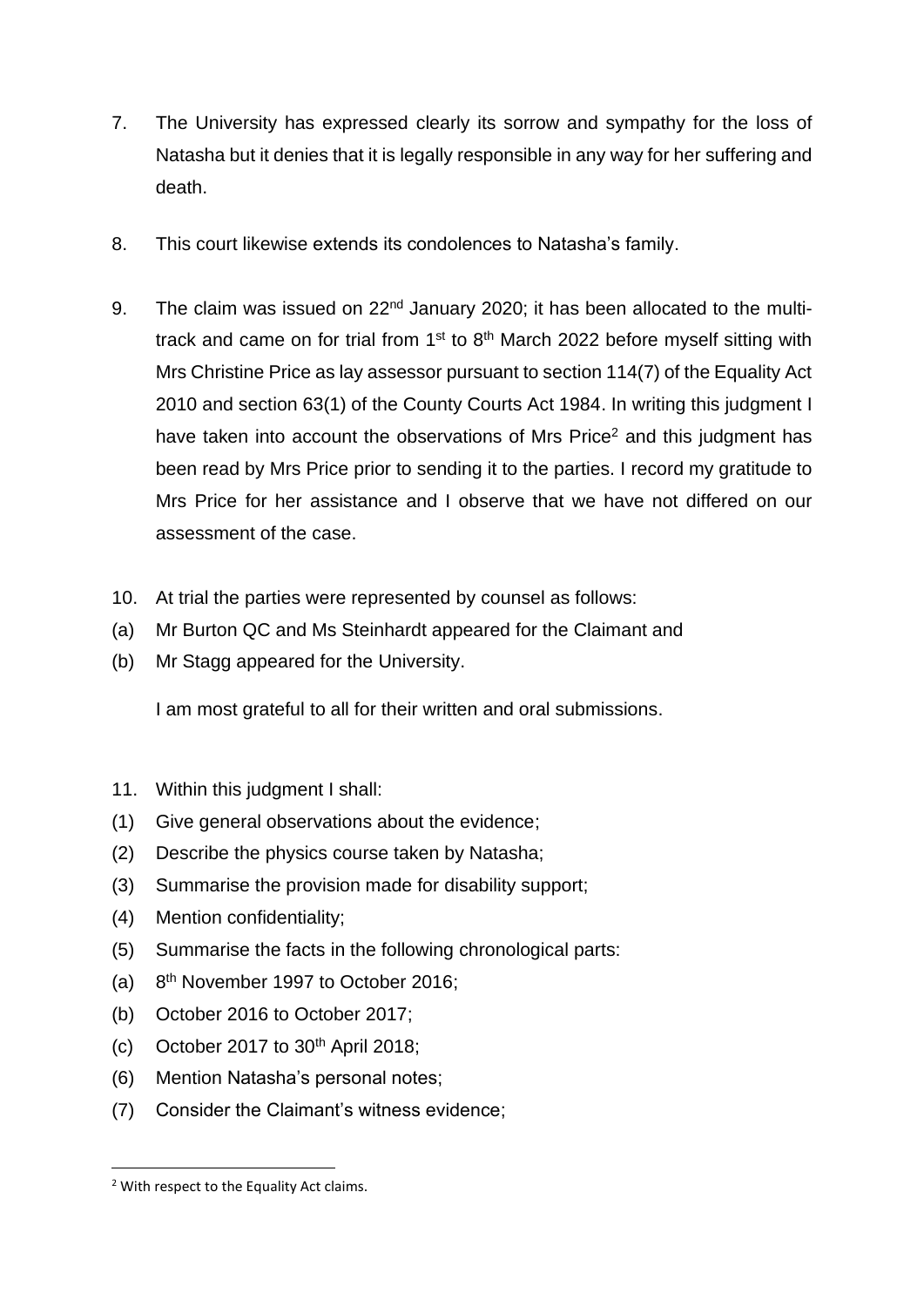- (8) Consider the Defendant's witness evidence;
- (9) Consider the expert medical evidence;
- (10) Address the Equality Act claims;
- (11) Address the claim in negligence;
- (12) Address injury, loss and damages.

## **GENERAL OBSERVATIONS ABOUT THE EVIDENCE**

- 12. Natasha's death was the subject of a formal inquest and a considerable amount of evidence was gathered comprising (amongst other things) witness statements, correspondence, literature and policies from the University and Natasha's personal notes. Further material has been obtained for this case. I suspect every last piece of written material has found its way into the trial bundles which contain well over 4000 pages.
- 13. However, anyone reading the amended<sup>3</sup> defence alongside the particulars of claim will see that the facts are generally not in issue at all. At times the Claimant has been put to proof of matters outside of the University's knowledge but the only factually contentious area seems to relate to the extent of the University's actual or constructive knowledge and understanding of Natasha's problems.
- 14. This is not a case that turns on credibility and I am confident that the maker of every witness statement, whether they attended court or not, sought to assist the court.
- 15. I have attached to this judgment as Appendix 1 a list of the relevant people (adapted from the list given to me by the Claimant's legal team), whether they made a witness statement (to this court) and whether or not they gave oral evidence to me. Some relevant people gave evidence only to the inquest, notably Mr Matthew Wilkes and so I have their statement to the inquest only.

<sup>&</sup>lt;sup>3</sup> Permission given at start of the trial.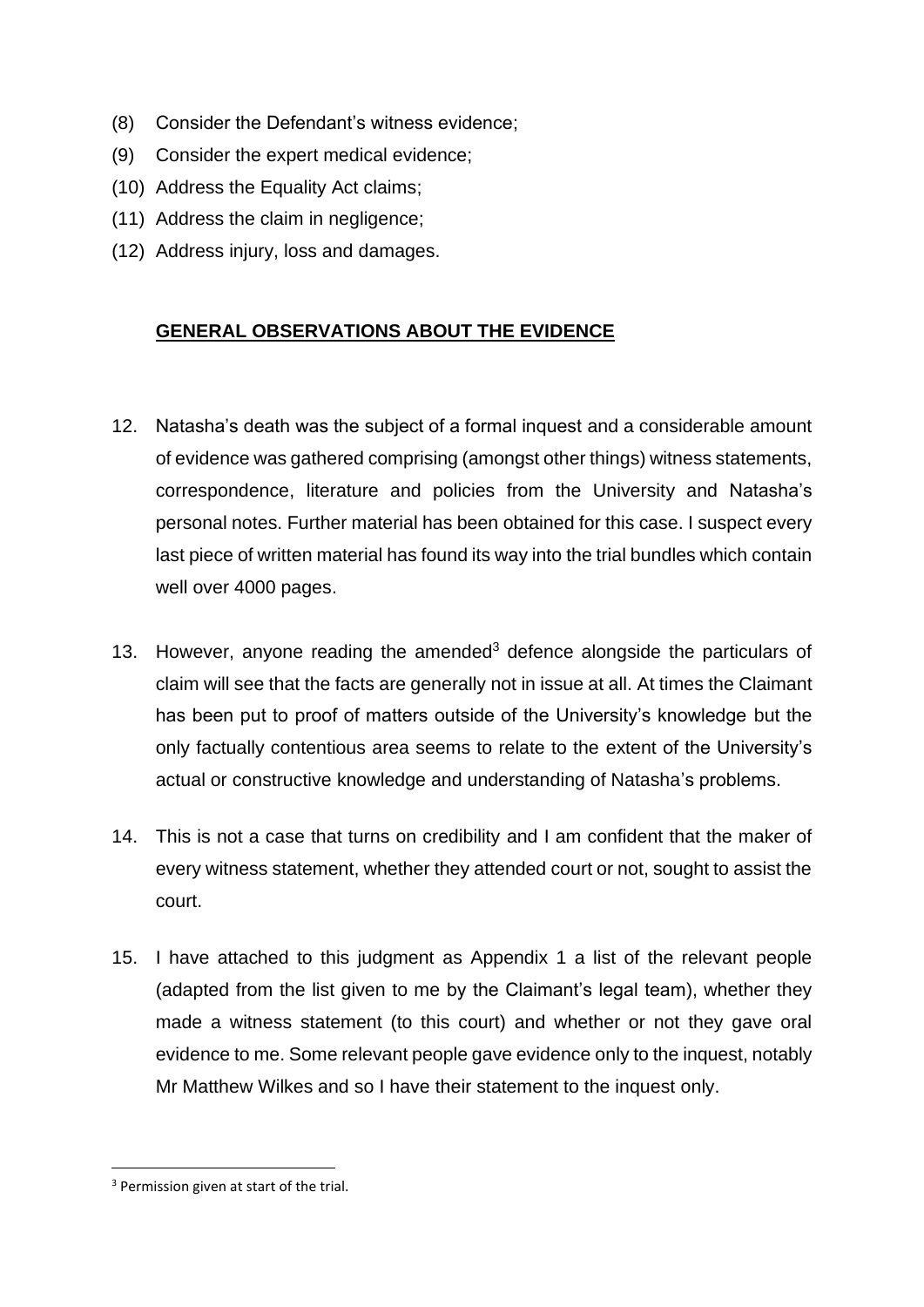## **THE PHYSICS COURSE**

- 16. The Defendant's programme specification for Natasha's course is found at page G(i)1 of the trial bundle. The programme course is 2PHYS003U. Programme outcomes are separated into the following sections:
- (1) Knowledge and understanding;
- (2) Intellectual Skills and Attributes;
- (3) Other Skills and attributes;
- (4) Intellectual Development; and each section sets out:
- (1) Programme Intended Learning Outcome;
- (2) Learning and Teaching Methods;
- (3) Methods of Assessment.
- 17. The elements within the sections relevant to Natasha given the circumstances of this case are as follows:
- (1) Knowledge and Understanding
- (a) The learning method includes*:*

*"Computational and Communications Skills form part of the programmes at all levels both through time-tabled classes and as part of the assessment of practical work"*

(b) The method of assessment is:

"*… through a combination of unseen written examinations, moderated course*  work, laboratory reports and project reports and dissertations, IT work, oral *presentations and interviews."*

(2) Intellectual Skills and Attributes

The programme intended learning outcome included:

*"Plan, execute and report the results of an experiment or theoretical investigation"*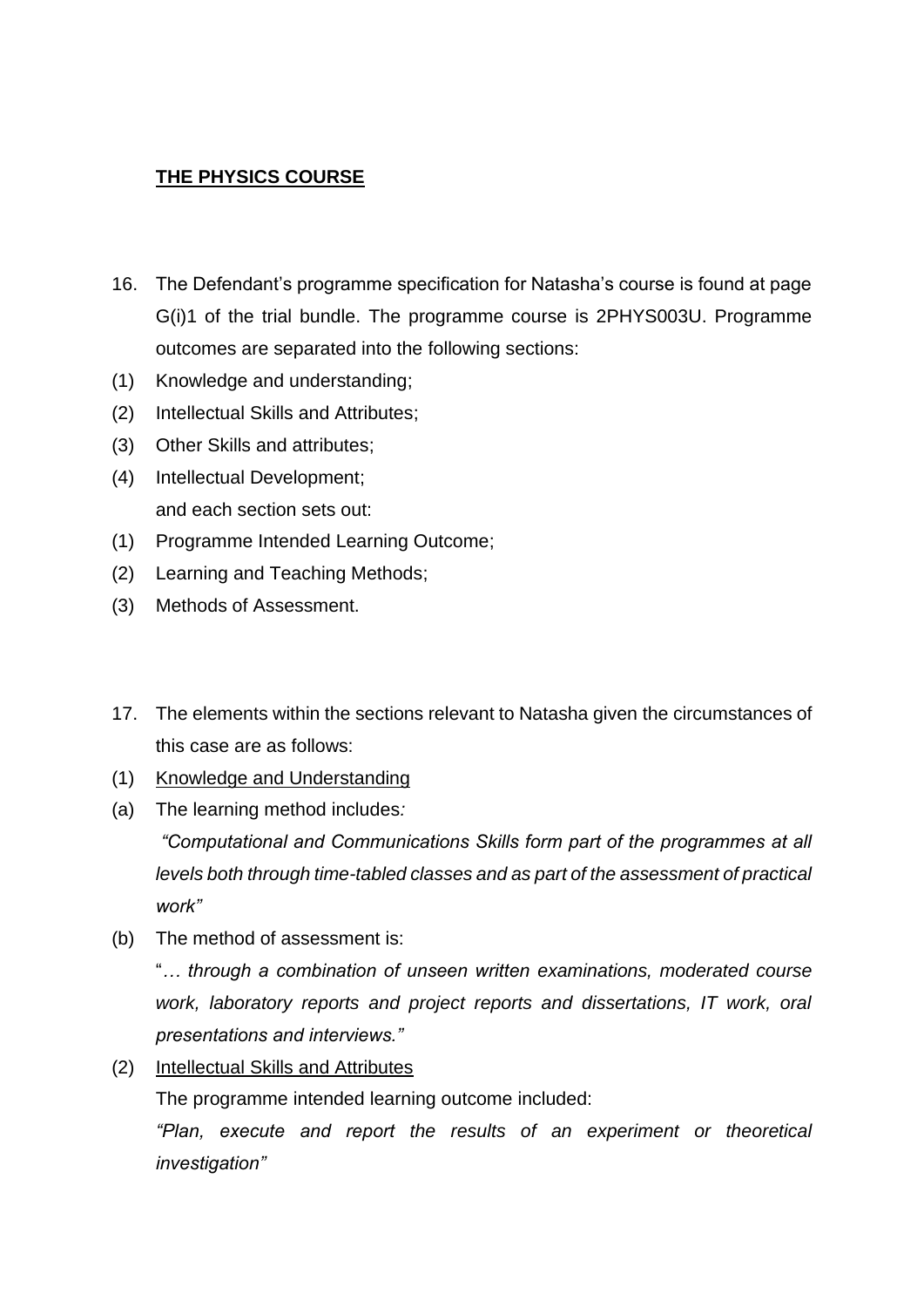- (3) Other Skills and Attributes
- (a) The programme intended learning outcome included: *"Accurately and clearly present complex issues to others at an appropriate level in written and verbal presentations"*
- (b) The learning and teaching methods included: *"Group working is developed as part of project/ dissertation assessment, involving as it does a written report and a viva."*
- (c) The methods of assessment say as follows:

*"The methods of assessment outlined above all contain components which assess these skills. In particular those associated at all levels with laboratory and project work have a component reflecting presentation and performance of the skills detailed here."*

18. The course included a mandatory unit called Practical Physics 203 which had the code PHYS29030. It is described as follows:

*"Physics is a discipline which has observation and experimental validation at its heart. This unit consists of laboratory work, computer workshop and laboratory conference presentation. It continues the development of key experimental skills, the use of various standard pieces of apparatus and analysis of data. The experiments allow for student input into design and measurement. Transferable skills are included by having formal write-up of experiments, an assessment viva for each experiment, a group presentation within a class conference structure …"*

19. The intended learning outcome is:

*"Able to use apparatus appropriately in order to allow meaningful results to be obtained. Understand some of the principles underlying the design of experiments. Understand the significance of a laboratory notebook, and the measurement and interpretation of data. Able to present the results of an experiment in a manner appropriate to a professional physicist. Able to collaborate with others in the presentation of experimental results in a conference setting. Able to use computational methods appropriately."*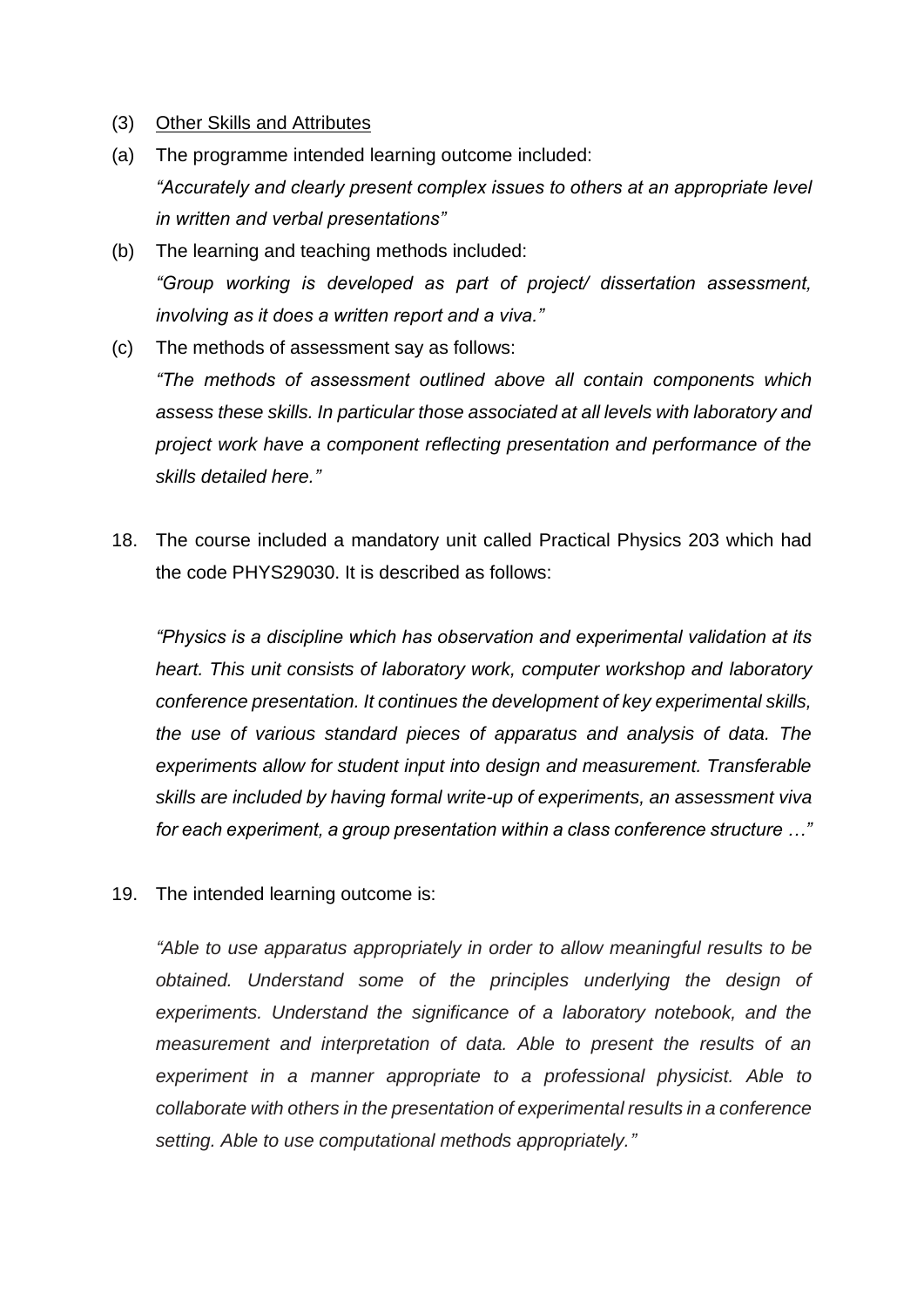- 20. To remain on the MSci course Natasha would have to attain an overall percentage of 60% at the end of the second year and she had to attain 40% in Practical Physics 203 in order to pass that module.
- 21. The main element of Practical Physics 203 comprised 5 separate experiments in the laboratory which carried 45% of the marks, laboratory report (20%) computing (25%) and conference (10%). The handbook sets out 8 objectives one of which is:

*"explanation of your work to others"*

and marking is explained at paragraph 9.1 as:

*"In the fourth and last week of your experiment you will be assigned a time-slot for your marking in the following week. During the marking the demonstrators will usually quiz you rather deeply on many aspects of the experiment, and not only the technique: you will be expected to understand the physics you are supposed to have learned by carrying out the experiment. You should be prepared for such questioning, and be prepared to defend your ideas and your results. We want to know how well you have understood the experiment, how deeply you have thought about it, and how coherently you can talk about it. At the same time, if there are aspects of the experiment you do not understand this is a good opportunity to clear them up. This is especially important if you subsequently write up the experiment as a formal report."*

- 22. The interviews would last up to 25 minutes.
- 23. Students undertaking Practical Physics 203 were required to participate in the 'Second Year Laboratory Conference'. The University would organise students into groups of 4 or 5 based on a laboratory experiment which the student had written up as a formal report and each group was required to give a PowerPoint presentation for 12 minutes followed by 3 minutes of questions. It was mandatory for all members to participate.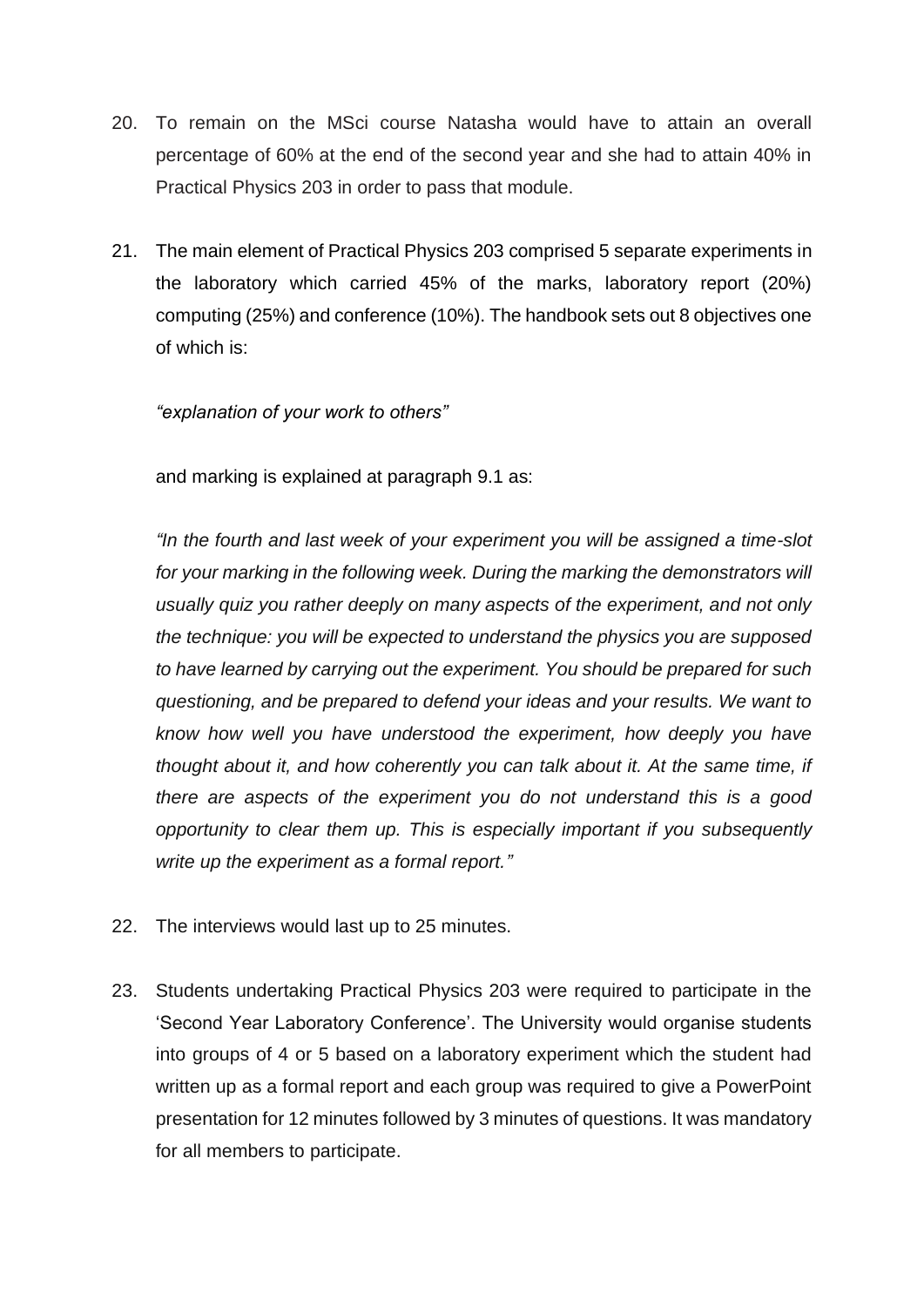- 24. The University's template for mapping programme learning outcomes to mandatory units for MSci Physics is within its Level 5 handbook at page G(i) 454 of the trial bundle and at page 456 we see that knowledge and understanding of "P25 Accurately and clearly present complex issues to others at an appropriate level in written and verbal presentations" is not mapped through to PHYS29030<sup>4</sup>. Likewise the intended learning outcomes mapping does not link verbal presentation with PHYS29030.
- 25. Clearly, post laboratory interviews and the conference form important parts of the course for the purpose of the student displaying or evidencing knowledge. However, I have not found anything within the course literature to say that the interviews and or the presentation can *only* be carried out orally. There is nothing to suggest, for example, that an interview cannot be conducted by text or a presentation conducted remotely.

## **DISABILITY SUPPORT**

- 26. The Academic Personal Tutor Handbook is written for the benefit of tutors. Amongst other things it instructs the tutor that:
- (1) A student with personal problems may first make contact with the Student Administration Manager but their role was to refer students to appropriate experts.
- (2) The senior tutor had a responsibility to refer students with disability needs or health problems to relevant specialist services and to keep in touch with such students to check that progress is being made and keeping the student's academic personal tutor informed.
- 27. It may take time for a Disability Support Summary to be drawn up and the University's own Quick Guide to Disability Support Summary (rightly) points out

<sup>&</sup>lt;sup>4</sup> I am told that P25 was relevant only for a Master's.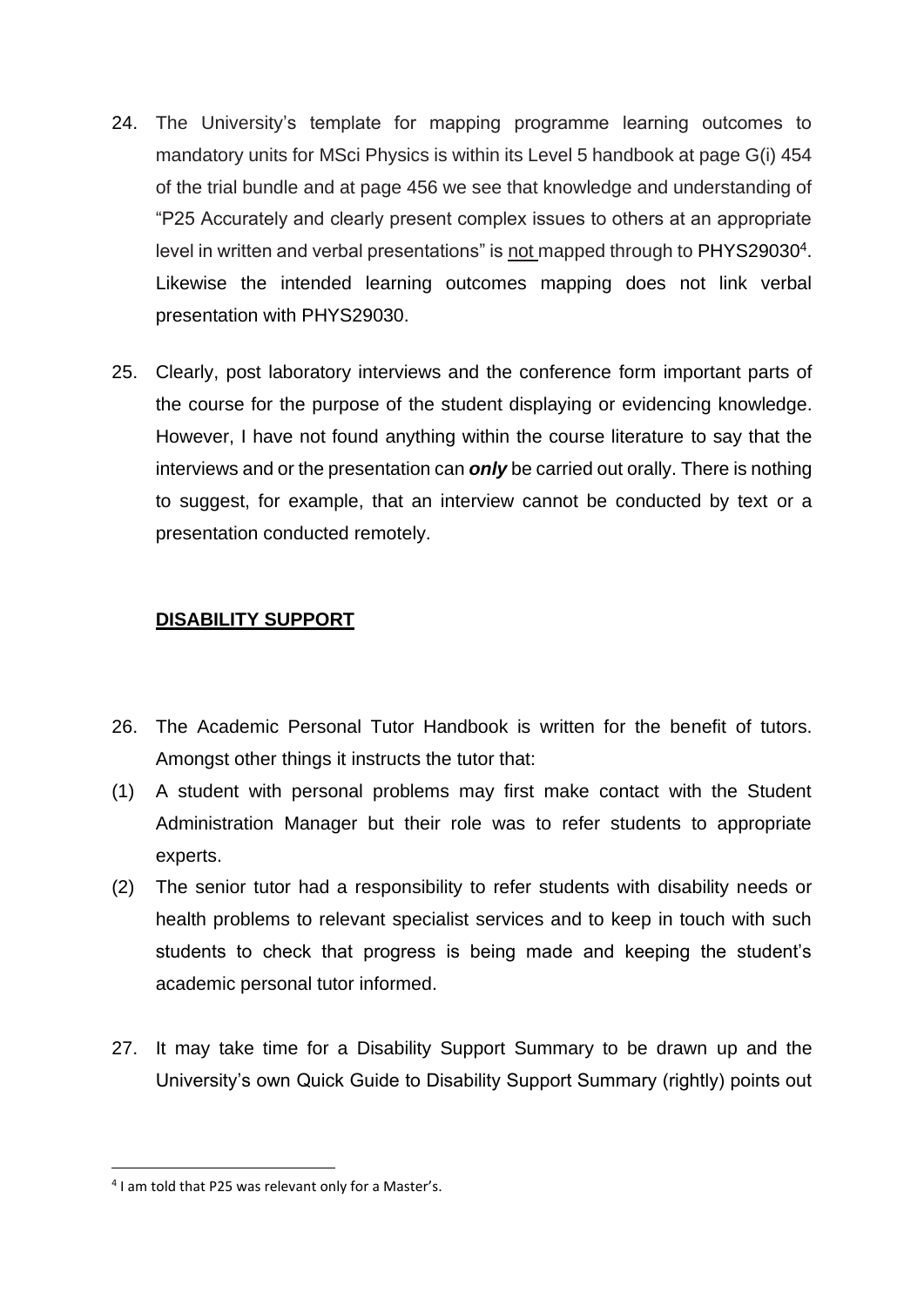that the duty to support the student arises at the point of disclosure and it gives as an example of interim support:

*"Offering alternatives to group or presentation work where this is possible"*

- 28. Within the trial bundle (volume F) are examples of the Defendant's Disability Services' disability support summaries for some other students who took the same or almost the same course as Natasha; these show the adjustments that were made for those students. For example (at page F1) the needs of a student with Asperger's syndrome were considered and adjustments recommended to the School. With respect to group work the service recommended that where possible alternatives to group work and presentations were discussed with the student. A similar student received a similar recommendation (at page F8) and another (at page F74) where the recommendation was that where possible alternative forms of assessment or presentations with a reduced audience should be discussed.
- 29. The recommendations are generalised or "written in broad strokes" in the words of the University's Disability Advisor Andrew Warrington given 19<sup>th</sup> October 2017.
- 30. It appears clear that the final say with respect to adjustments lies with the School; see for example page F128.
- 31. The University has produced regulations and a code of practice for student sickness and absence which would not appear to address the scenario where a student cannot face a piece of work.

## **CONFIDENTIALITY**

32. I mention the matter of confidentiality because at times during Ms Perks' evidence there seemed to be concern about sharing information provided by Natasha notably her suicide attempts.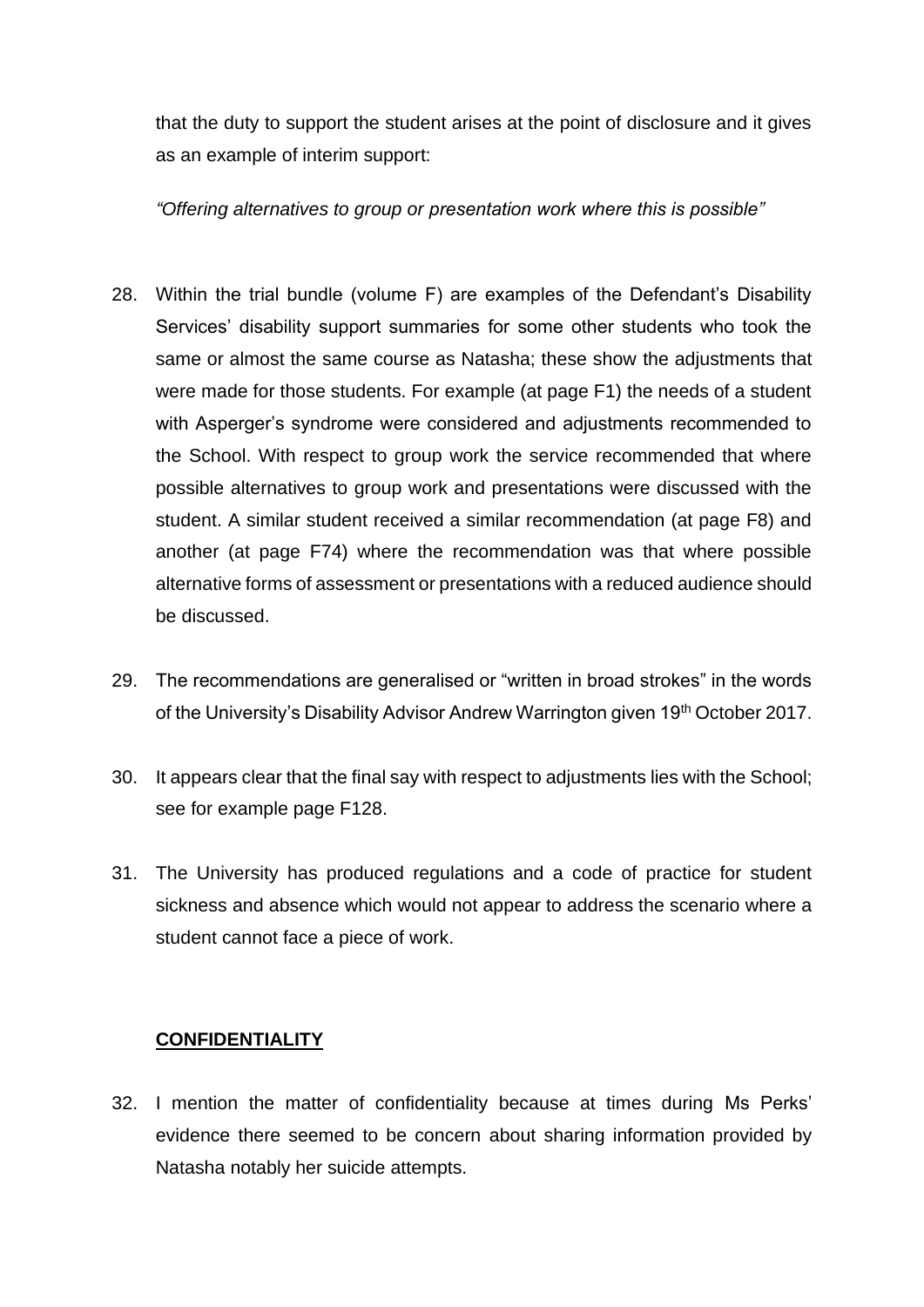- 33. The University's Student Services Confidentiality Policy makes provision for preserving confidentiality but paragraph 9 does say: *"If a member of Student Services staff takes the view that a student is at risk of harming themselves or others then they can make a decision to break confidentiality without consent"*
- 34. This is consistent with paragraph 4 of Schedule 2 to the Data Protection Act 1998 (which applied until repealed and replaced in May 2018 by the Data Protection Act 2018).

#### **8 TH NOVEMBER 1997 TO OCTOBER 2016**

- 35. Natasha was born on 8th November 1997; she was a much loved child of Dr Robert Abrahart and Mrs Margaret Abrahart and much loved sister to her younger brother Mr Duncan Abrahart.
- 36. Natasha's shyness manifested itself at primary school and she was noted to be unduly quiet and lacking in confidence but hardworking and intelligent. Natasha knew that she was shy and she wrote a letter to her future self saying that she wanted to overcome being shy.
- 37. Natasha had a circle of friends and there is no evidence that anyone considered Natasha to have special needs at primary or secondary school.
- 38. Natasha had success with her GCSE's and her A levels; she was able to undertake some part time work as a cashier at Asda but she continued to have some difficulty with social interactions. However, it seems that those persons around Natasha thought her confidence was improving.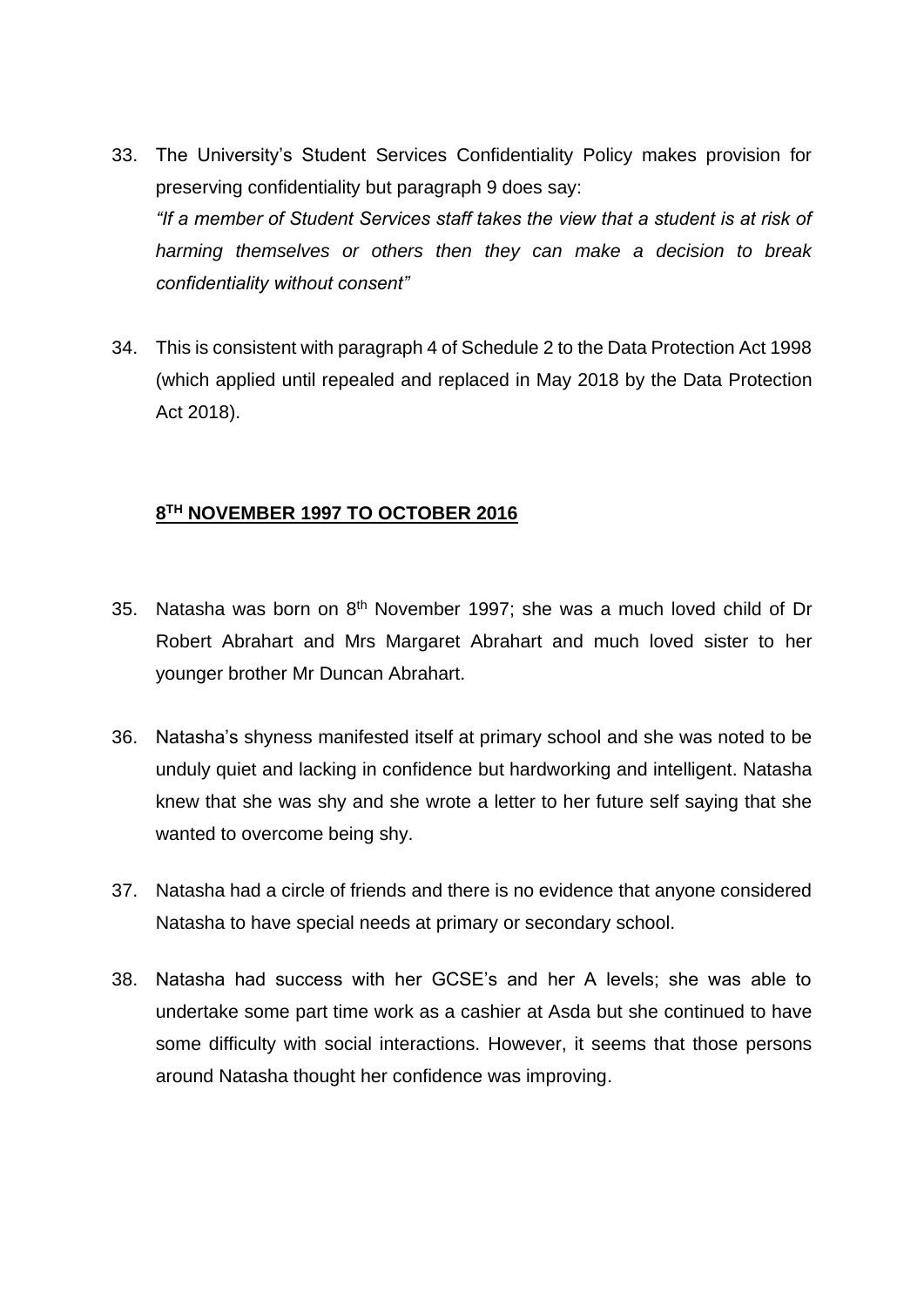- 39. Natasha carefully researched and analysed universities offering a degree in physics. She decided to enrol on the University's 4 year Master of Science physics course (rather than the more common 3 year bachelor degree).
- 40. Natasha's anxiety at leaving home and going to a university would be common to many pupils finishing  $6<sup>th</sup>$  form and taking the same direction of travel. However, nothing happened in 2016 to cause anyone, particularly Natasha's parents, to be concerned that Natasha would not be able to cope with going to the University to undertake the MSci.

## **OCTOBER 2016 TO OCTOBER 2017**

- 41. When Natasha enrolled at the University and commenced her MSci in about October 2016, the University had no reason to suspect that Natasha would be any different to any other young adult undergraduate of her age. No relevant disability or characteristic of Natasha was disclosed to the University and no member of staff would have considered Natasha to have a patent disability at this time or would have known that Natasha would have a future problem with oral assessments.
- 42. Natasha's first year seems to have progressed well academically. Natasha completed her first year with an average mark of 61.7% which would reflect upper second class.
- 43. Natasha lived with flatmates and there is no evidence of any significant stressors such as domestic or non-romantic relationship problems at this time.
- 44. Natasha had a boyfriend who started at Gloucester University in October 2016; he is Mr Ariun Gunawardane whom she had known from school. Their relationship was good.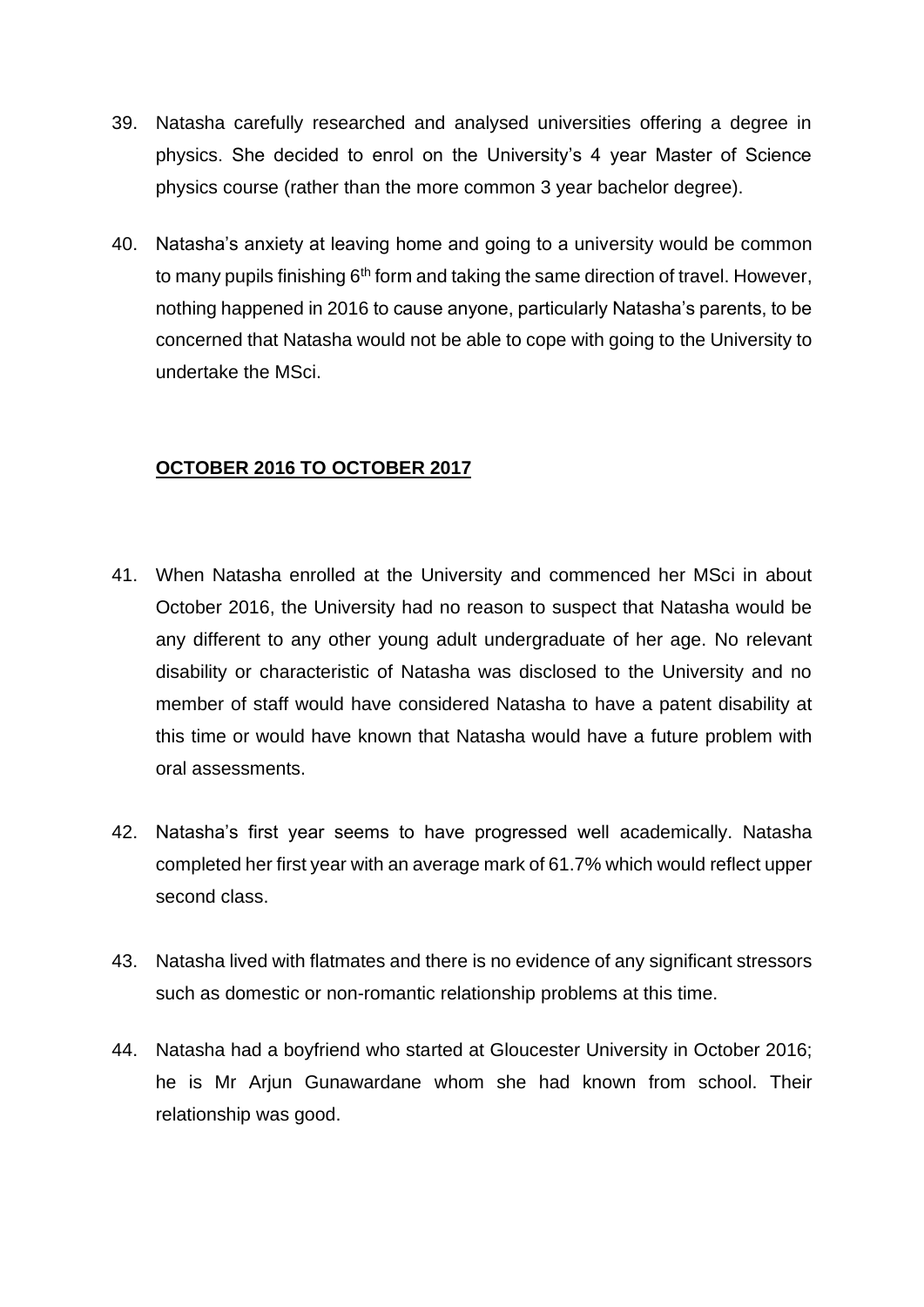45. Natasha's friends and boyfriend were aware that Natasha suffered social anxiety in that she found interaction with persons she did not know (such as retail staff) to be extremely difficult and she would avoid such interactions. For example, Mr Unger and Mr Gunawardane both speak of Natasha being unable to order food for herself by telephone from a takeaway and in a restaurant respectively.

## **OCTOBER 2017 TO APRIL 2018**

- 46. In due course Natasha made arrangements to live in her second year in a new flat in Park Street, Bristol with two persons who were also on her physics course; they were Mr Rajan Palan and Mr Matthew Wilkes. They moved in together in September 2017.
- 47. There were some domestic stressors in Natasha's life in the second year such as problems with rodents and plumbing but these do not appear to carry any real significance in this case.
- 48. Natasha did suffer a significant emotional stressor. Natasha's laboratory partner was Mr Matthew Wilkes; he took a romantic interest in Natasha who did not reciprocate. This caused a tension between Mr Wilkes and Mr Gunawardane; Mr Palan believed the former to be jealous of the latter. It seems that Natasha continued to confide in Mr Wilkes and he told the Inquest that Natasha spoke in mid October 2017 of hanging herself and then she deliberately cut herself to selfharm. We also have copies of 'post it' notes passing between Natasha and Mr Wilkes by which the latter seems to continue putting emotional pressure on Natasha.
- 49. The tension in the flat spilled over into a fight between Mr Palan and Mr Wilkes and on 22<sup>nd</sup> November 2017 the latter suspended his studies and on 8<sup>th</sup> December 2017 he moved out of the student flat.
- 50. In the meantime the first laboratory experiment was 'Experiment L' which concerned a 'Latent Heat Calorimeter' and the first laboratory interview was to take place on 24<sup>th</sup> October 2017 with Witek Szeremeta. Natasha's work in all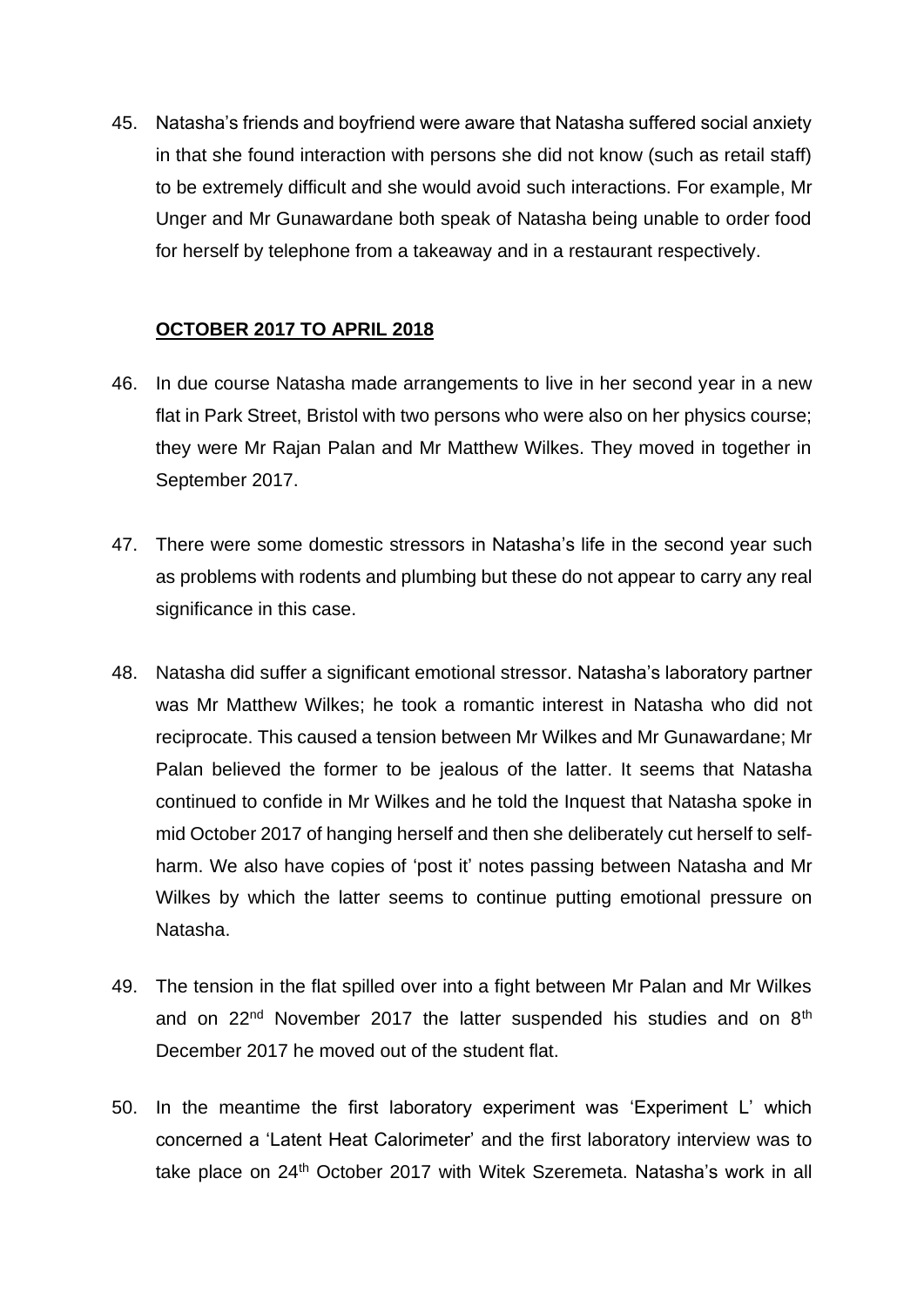respects other than the interview was satisfactory. Natasha attended the interview but she did not respond at all to any questions. Inevitably this resulted in Natasha being marked down and she scored 8 out of 20<sup>5</sup>. Natasha was advised in the feedback to contact Dr Bell (or any other relevant member of staff) to discuss any issues she was facing.

51. On 25<sup>th</sup> October 2017 Dr Bell e-mailed Natasha to enquire whether Natasha had any concerns etc and offered to rearrange the interview and he e-mailed Natasha's tutor Professor Phillips to inform him that:

*"… we had a problem of being unable to get your tutee Natasha Abrahart to say anything at all""*

and on 26<sup>th</sup> October Professor Phillips replied to say that he had not seen Natasha who had ignored Professor Phillips' promptings to arrange a tutorial.

- 52. Likewise on 25<sup>th</sup> and 26<sup>th</sup> October Ms Perks emailed Natasha asking her to get in touch. Also on 26<sup>th</sup> October Professor Phillips was reporting Natasha as missing certain classes and Ms Perks received information that Natasha was 'very quiet' in her first year.
- 53. Natasha did respond by email to Ms Perks late on 26<sup>th</sup> October simply asking to reschedule the interview. On 30<sup>th</sup> October Ms Perks emailed Natasha to rearrange the interview with Mr Kessell and repeated a request to meet with Natasha.
- 54. It seems that Natasha did attend the re-arranged interview on 31st October 2017; oddly the University have little information in circumstances where one would have thought that Natasha's ability to engage in this interview would have been carefully scrutinised. Ms Perks was told that Natasha did not do well in interview on 31st October 2017 and Ms Perks e-mailed Natasha with some links to counselling. Natasha had made contact and she was offered an initial assessment with the University's Student Counselling Service but she replied

<sup>&</sup>lt;sup>5</sup> The only prospect of obtaining a beneficial revision of this mark would have been by way of Natasha making a successful 'extenuating circumstances' application.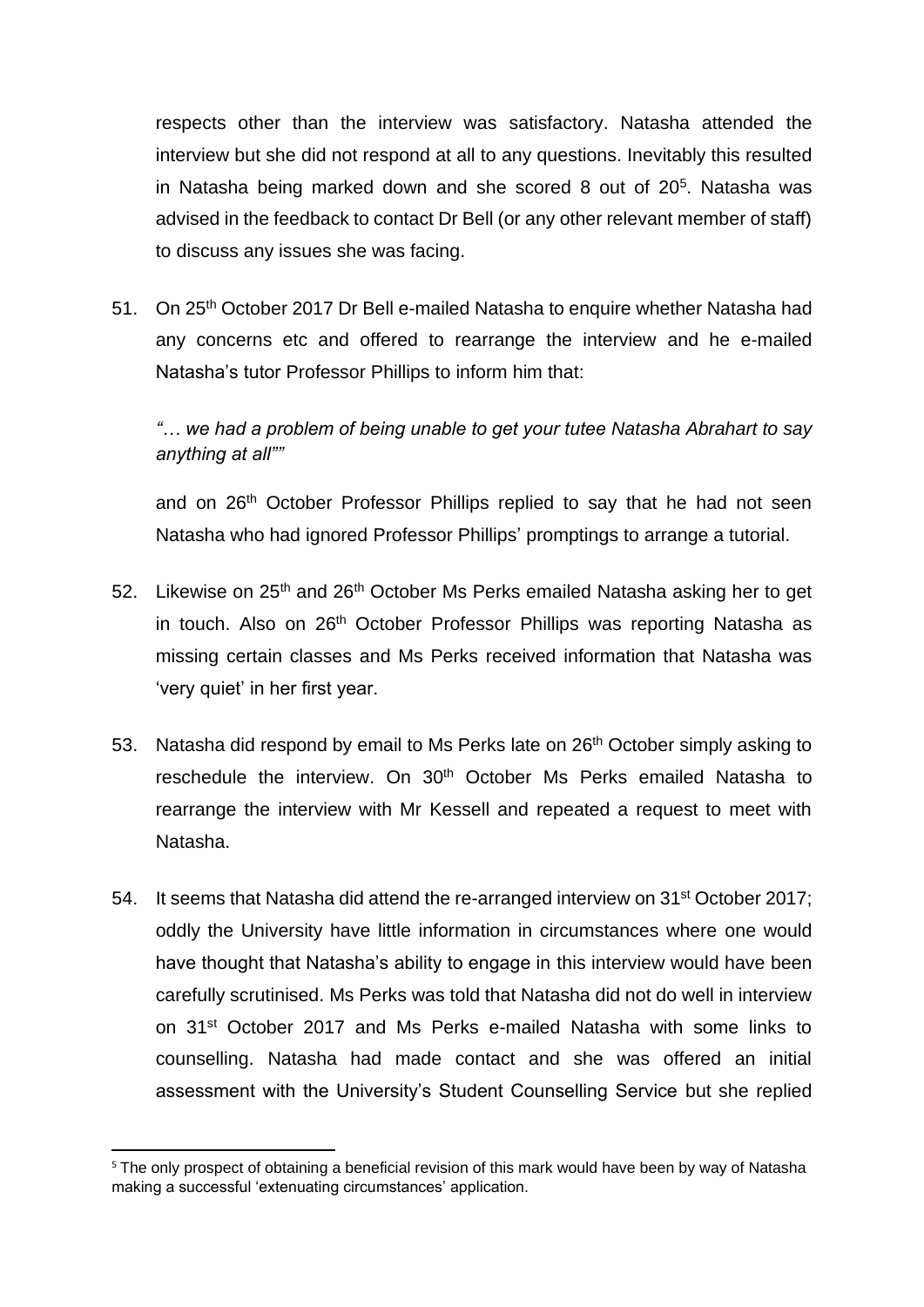saying she no longer needed an appointment. It must follow that from about this point in time Ms Perks knew that Natasha was suffering some injury to her mental health connected to the interviews.

- 55. Natasha attended the laboratory on 28th November 2017 and the second interview should have taken place that afternoon but Natasha did not attend at all resulting in a mark of zero. Mr Kessell, Teaching Laboratories Technician, relayed Natasha's non-attendance to Ms Perks, Dr Bell and Dr Barnes. She was marked 0 out of 100.
- 56. Ms Perks made an appointment for Natasha to meet with Dr Barnes on 1<sup>st</sup> December which she did not attend but she did attend on 5<sup>th</sup> December. Dr Barnes noted in his summary:

*"However, she does have a problem what looks like panic and anxiety issues with the interview assessment format. ACB has asked her to see her GP and/or Student Counselling Services to see whether they can diagnose a particular issue and then to see if we can get a Disability Support Summary (if necessary)."*

It must follow that from about this point in time Dr Barnes knew that Natasha was suffering some injury to her mental health connected to the interviews.

- 57. On 12<sup>th</sup> December 2017 Dr Barnes recorded Natasha as still unwilling to do the laboratory interview and that he agreed with Mr Kessell that they needed to address this with urgency after Natasha completed her January exams.
- 58. On 23rd January 2018 Dr Bell emailed Dr Barnes to find out if Natasha had completed any paperwork and asking that, if she had not, should be pushed to complete the same

*"Otherwise I worry that things will just continue badly for the other interviews this year – I don't want to adapt the procedure without any "official reason"."*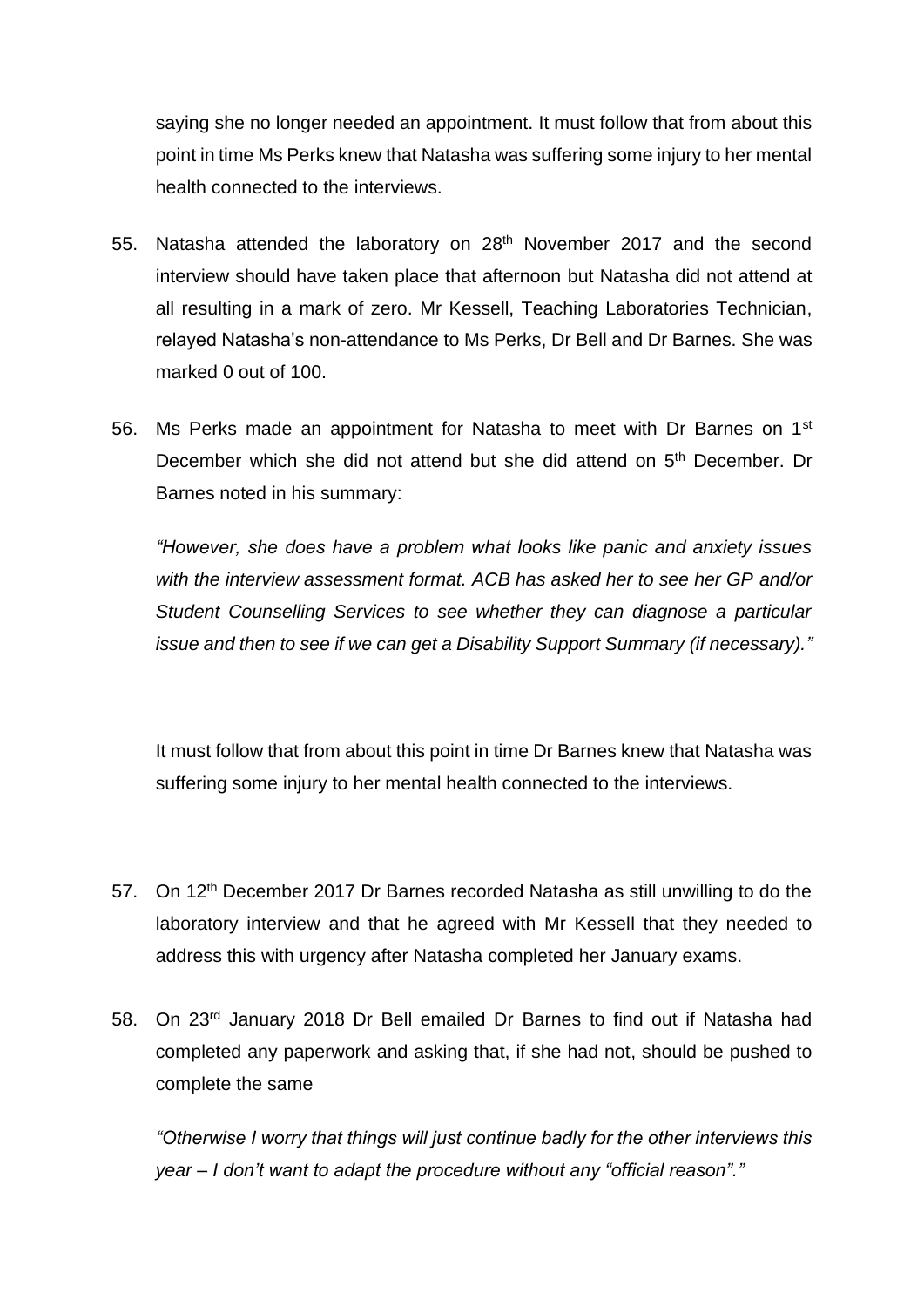In evidence Dr Barnes said this would be a matter of extenuating circumstances.

- 59. On 30<sup>th</sup> January 2018 Natasha did not attend her third laboratory interview and this information was shared. She was marked 0 out of 100.
- 60. On 1st February 2018 Dr Barnes e-mailed Natasha asking her to arrange a meeting to see whether she had been to her GP or Student Counselling Services and whether she had taken any action in getting a support plan in place.
- 61. On 13th February 2018 Dr Barnes met with Natasha and Dr Bell and discovered that Natasha was still avoiding interviews and had not sought help or support. On this occasion Dr Barnes took the lead in contacting Disability Services that day by email on behalf of Natasha. He recorded in his note that he thought this was a 'genuine case of some form of social anxiety'.
- 62. On 13th February Dr Barnes wrote a supplemental email to Disability Services to say:

*"… We are willing to help her and to consider modified or alternative forms of assessment but without any recommendations it is difficult to see what reasonable adjustments we can make.*

*I asked her today whether she had tried to contact you and she nervously said no. We discussed this a little bit and I suspect the thought of visiting you in person may be equally difficult for her. I am hoping that following my email she will at least be able to engage in written correspondence in the first instance.*

*As I explained earlier, Natasha is doing well on the course and has coped with exams etc. However these assessments are an important part of the laboratory*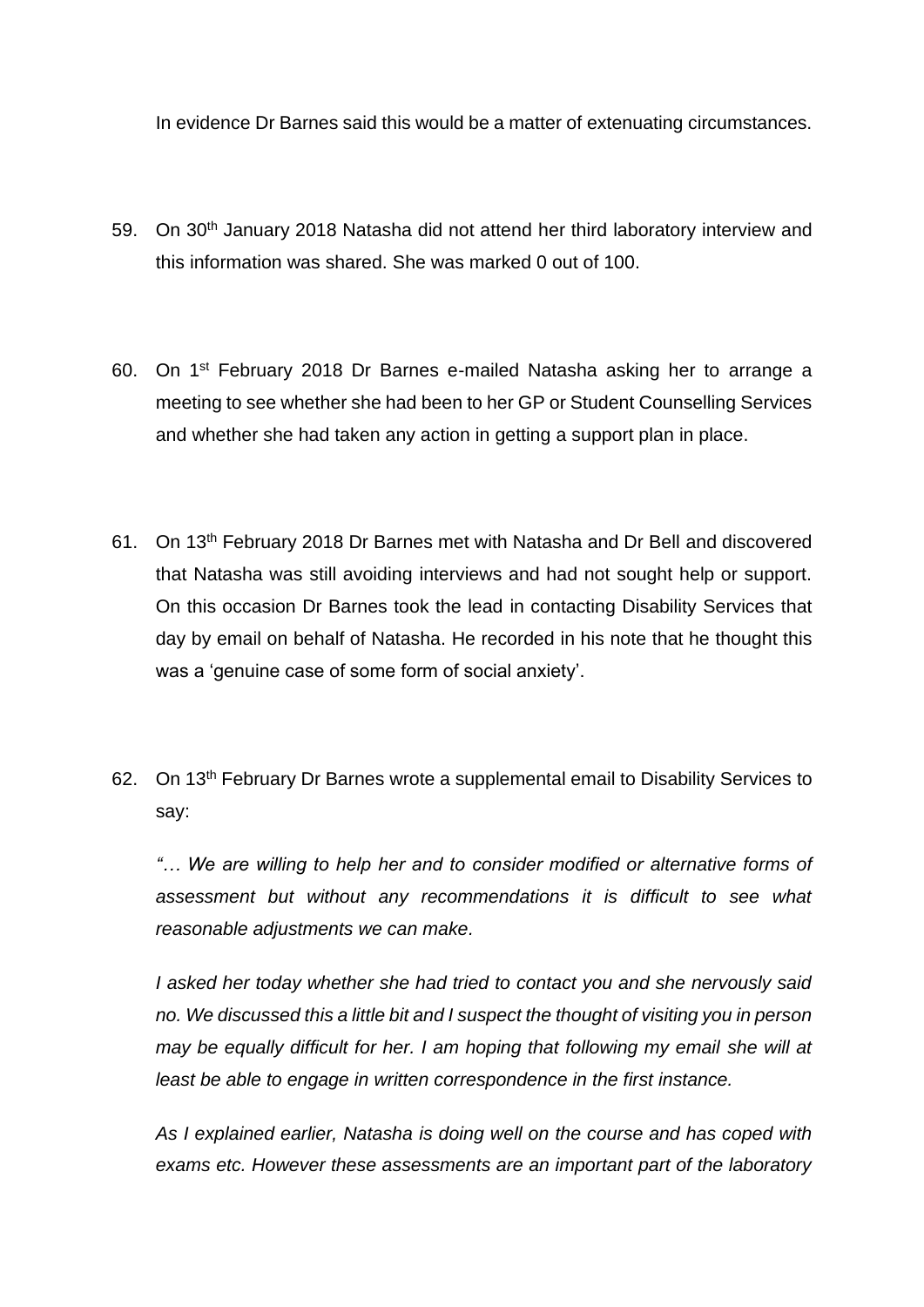*unit and I do not wish to see her failing the unit because she is unable to get any support in place"*

- 63. On 14<sup>th</sup> February Disability Services emailed Natasha asking her for further information and to make an appointment; Natasha did not respond.
- 64. On 16<sup>th</sup> February Ms Hervey received a telephone call from Ms Perks who informed her that Mr Palan had seen Ms Perks because of Natasha's self harming. Natasha was aware of this meeting and she emailed Ms Perks with permission to talk about her with Mr Palan. Mr Palan is reported as having uppermost in his mind ongoing pressure on Natasha from Mr Wilkes. Later that day Ms Perks emailed Natasha to say that Ms Perks had sought advice from the Student Wellbeing Service.
- 65. On 19th February 2018 Natasha wrote a note detailing plans to end her life and went as far as tying a ligature to the shower rail. She then sought help from Mr Palan.
- 66. On 20th February Mr Palan wrote and sent an email to Ms Perks in Natasha's name as follows:

*"I wanted to tell you that the past few days have been really hard, I've been having suicidal thoughts and to a certain degree attempted it.*

*I want help to go to the student health clinic or wherever you think is a good place*  to go to help me through this, and I would like someone to go with me as I will *find it very hard to talk to people about these issues"*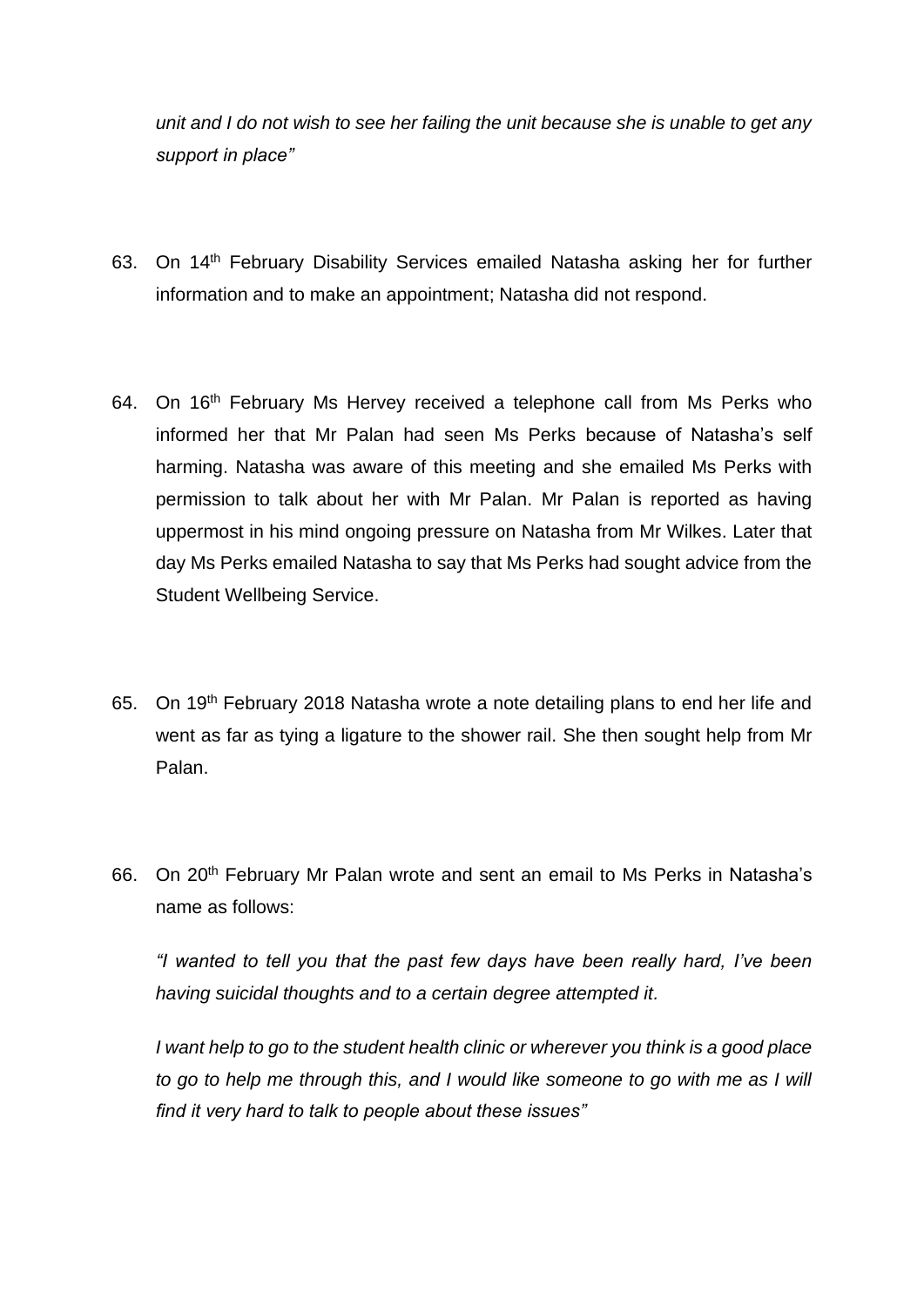Ms Perks replied offering to meet with Natasha and to go with her to the clinic. No other action seems to have been taken by Ms Perks with respect to the email.

- 67. On 20<sup>th</sup> February 2018 Natasha went with Mr Palan and Ms Perks to the Student Health Service. Natasha and Mr Palan (who did most of the talking) saw a General Practitioner with respect to her mental health and the events of the previous day. Natasha's problem was recorded as "mixed anxiety and depressive disorder chronic social anxiety with suicidal ideation"; a referral was made to the Crisis Team at Bristol Mental Health. Further to that referral Natasha was seen by Dr Annear of Avon and Wiltshire Mental Health Partnership NHS Trust on 23rd February 2018 with a follow up appointment arranged for 5th March 2018.
- 68. Ms Perks emailed Natasha on 20<sup>th</sup> February to find out how the appointment went and Natasha replied two days later saying:

*"Sorry for the late reply. My appointment with the doctor went ok and I am having an assessment on Friday with the mental health team. Thank you so much for your support"*

- 69. On 21st February Ms Perks emailed to say that Natasha was off her danger list and back to her worry list.
- 70. On 26<sup>th</sup> February 2018 Mr Gunawardane telephoned the Trust to inform them that Natasha had had a panic attack and had attempted to asphyxiate herself.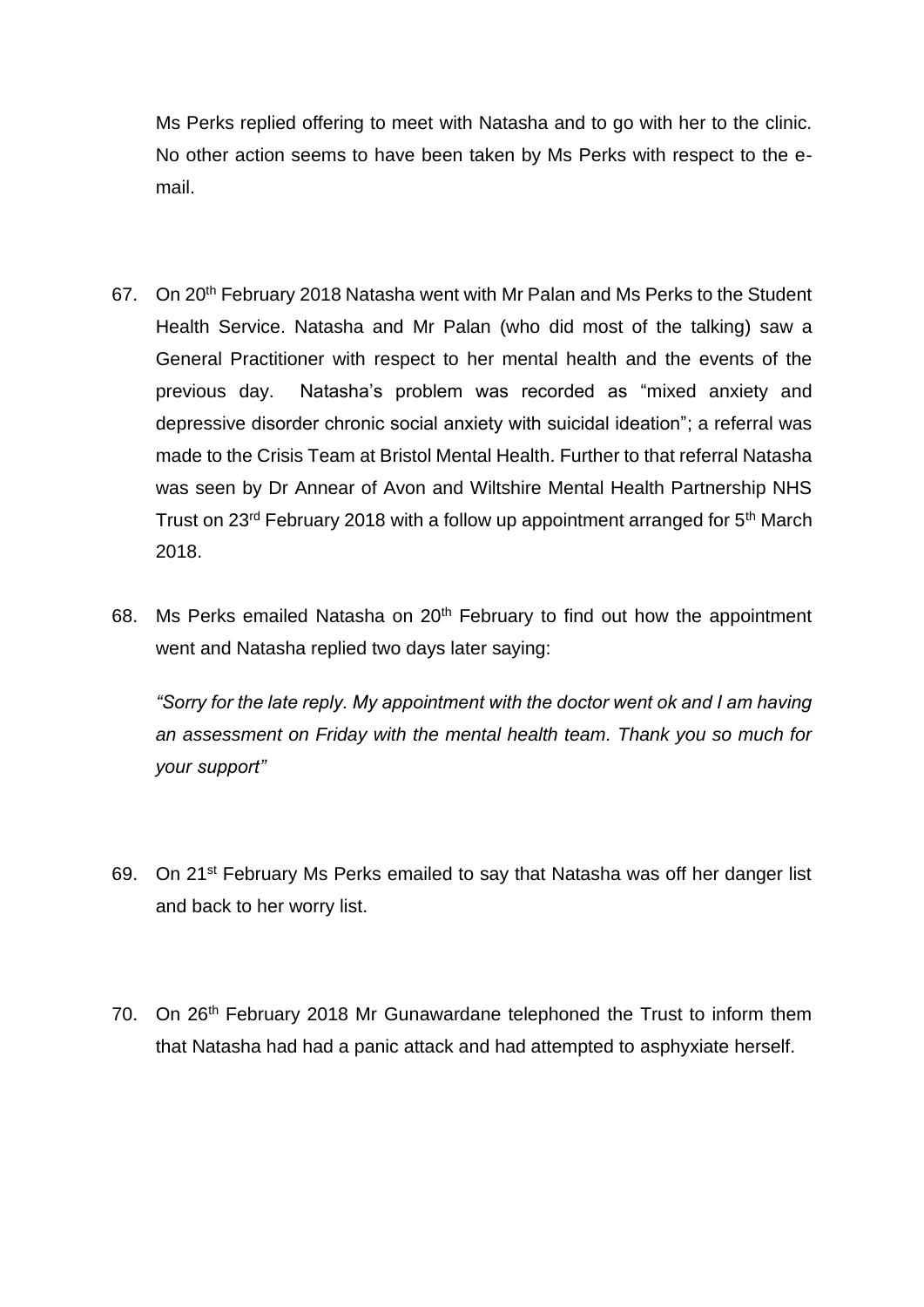- 71. On 27th February 2018 Natasha did not attend her fourth laboratory interview and was marked 0 out of 100.
- 72. On 5<sup>th</sup> March 2018 Natasha saw Dr Annear who recorded her impression of Natasha's condition as "generalised anxiety with emotional difficulties and low mood"; she prescribed the antidepressant medication sertraline for 7 days and advised her to contact her GP for a further prescription.
- 73. On 6<sup>th</sup> March 2018 Natasha spoke with Ms Perks and the latter suggested alternative strategies to oral assessment such as a scripted discussion.
- 74. On 12<sup>th</sup> March 2018 Ms Perks emailed Natasha to follow up discussions about practical ways to help Natasha in presentations and lab interviews.
- 75. On 20<sup>th</sup> March 2018 Ms Perks emailed Natasha with an extenuating circumstances form for Natasha to complete and she suggested that a doctor's letter would be needed (which Natasha would have to arrange). Ms Perks informed Natasha that the form and evidence would enable Dr Barnes to facilitate alternative arrangements.
- 76. On 20<sup>th</sup> March Natasha did not attend her laboratory session. On that day Mr Palan discovered Natasha with a belt tied around her neck, placed over the top of her bedroom door and tied to the handle on the other side with her feet just touching the ground. Mr Palan rescued Natasha and took her to the Student Health Service the next day.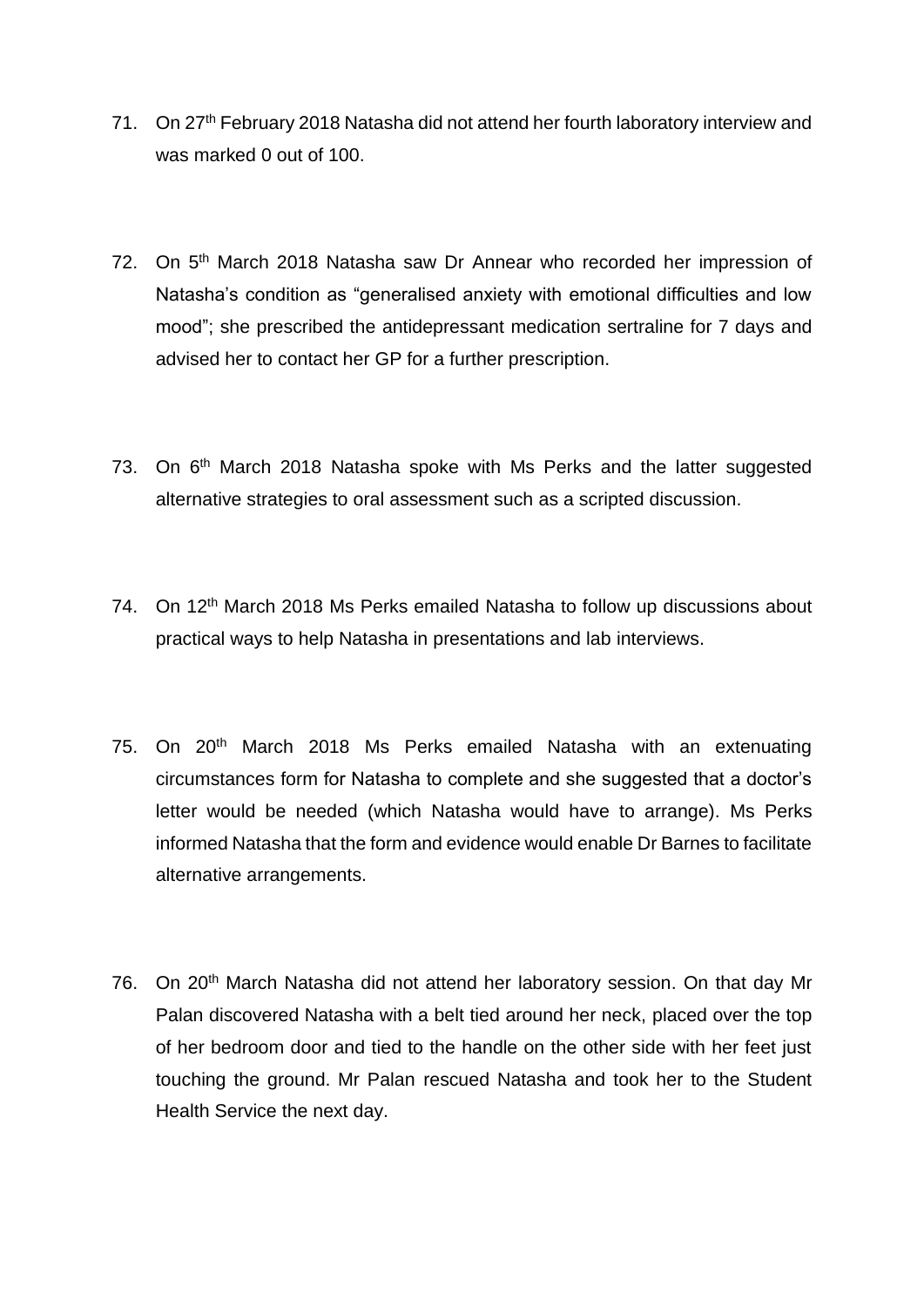- 77. On 21<sup>st</sup> March 2018 Natasha, accompanied by Mr Palan who did most of the talking, saw her General Practitioner with respect to her mental health and the events of the previous day. The mental health team visited Natasha at home the next day and mention was made by Mr Gunawardane that there was a module which was assessed in interview format which Natasha found very difficult.
- 78. Natasha went home for the Easter break on 24<sup>th</sup> March and returned to the University on 15<sup>th</sup> April 2018.
- 79. On  $17<sup>th</sup>$  April Natasha's cohort were emailed their groups for the forthcoming presentation to be given on 30<sup>th</sup> April 2018 and they were given information which emphasised the need to participate in the presentation the obvious inference being that would involve public speaking.
- 80. On 26<sup>th</sup> April 2018 Natasha did attend her fifth laboratory interview but scored only 8 out of 20 for the interview; her poor performance would likely have been down to being unable to orally answer questions. On the same day Natasha was communicating with her student colleagues about the presentation within an electronic messaging system.
- 81. On 27<sup>th</sup> April Ms Perks was emailing Dr Bell asking that if Natasha was quiet at the forthcoming conference that they take extenuating circumstances into account. It is apparent from Dr Bell's email of 30<sup>th</sup> April 2018 that by this time Natasha might scrape through Practical Physics 203 "but it's going to be tight" and Dr Barnes replied to wait and see what happened at the conference. Ms Perks spoke with Natasha and told her that she did not have to speak at the conference if she did not wish to do so provided her contribution was clear. Natasha said she would participate in delivery of the presentation.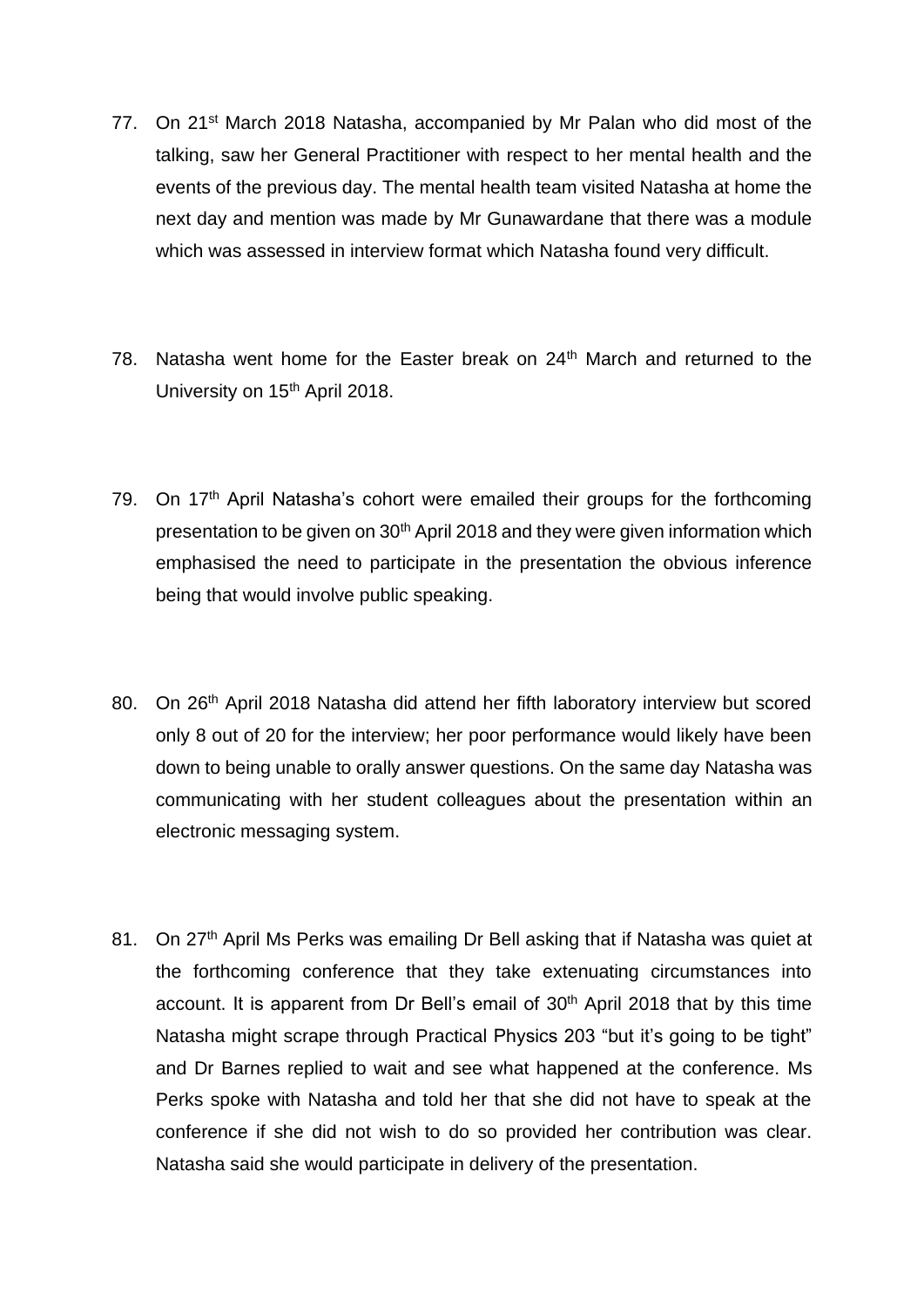82. Natasha did not attend the conference on 30<sup>th</sup> April 2018. Mr Palan discovered a belt had been placed over the bedroom door as before. He cut it and called the emergency services; they attended and found Natasha dead at the scene. The cause of death was hanging.

## **NATASHA'S NOTES**

- 83. I have mentioned the difficulty in the relationship between Natasha and Mr Wilkes.
- 84. In evidence reference was made to other notes made by Natasha or communications that she had with others by, e.g., some form of social media.
- 85. I do not think that any relevant person saw any of these notes before Natasha's death. She was an ambitious young woman but troubled by sadness and insecurities which she listed with the heart wrenching summary:

*"I am terrified of everything"*

and there is an equally wretched repeated note:

*"I am a freak I deserve death"*

86. Other material has been found showing that Natasha was anxious with respect to matters such as weight and clothing but in evidence it was accepted by the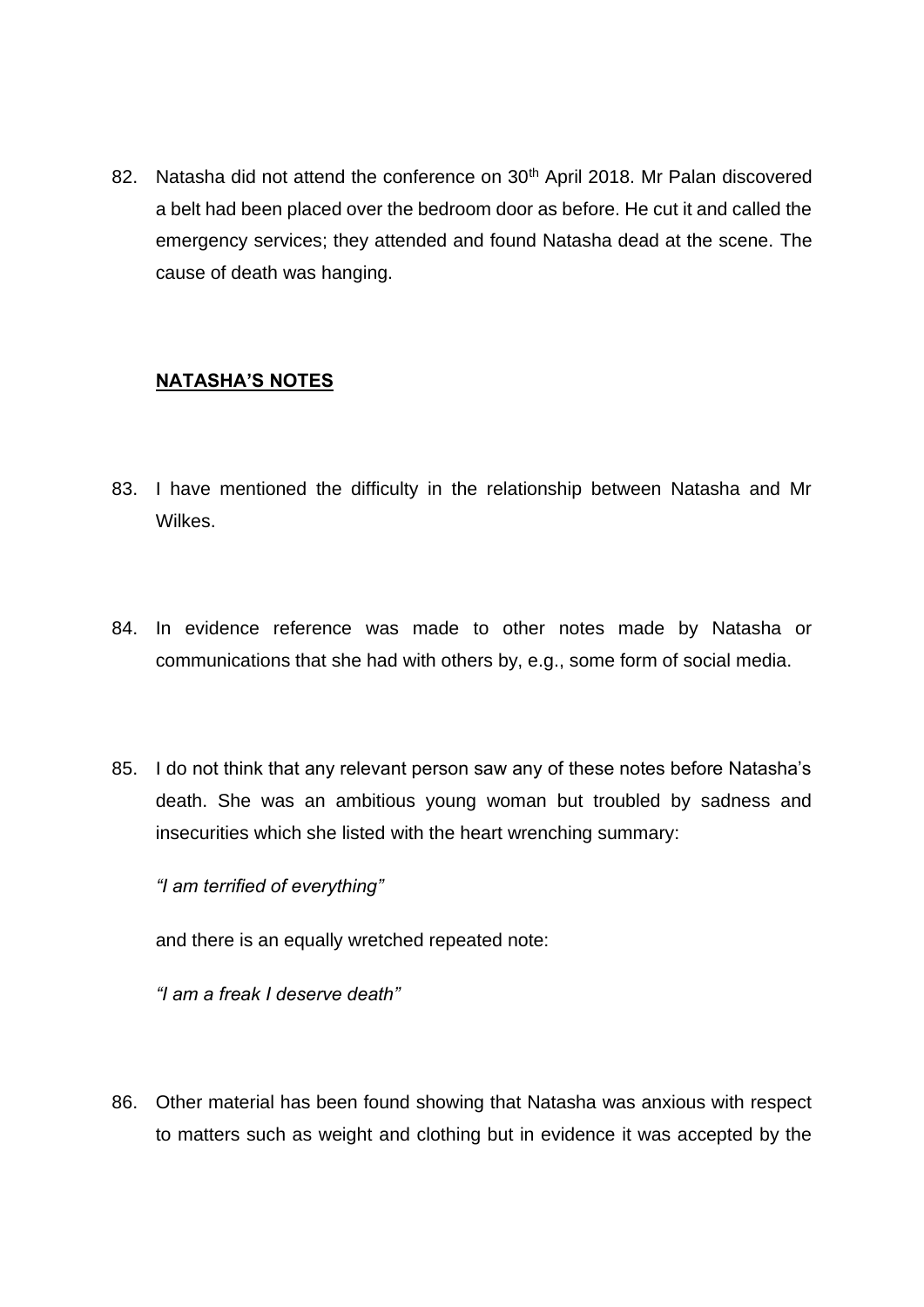medical experts that the primary stressor and cause of Natasha's depressive illness was oral assessment.

## **THE CLAIMANT'S WITNESSES**

87. Nothing arose in the cross examination of Mrs Abrahart and Mr Palan to cause me any concern with respect to their evidence. Mrs Abrahart remained composed notwithstanding her grief and was measured and straightforward. Mr Palan was likewise measured and straightforward; he was obviously a good friend to Natasha and his attempts to help and indeed save Natasha should not go unmentioned.

## **THE DEFENDANT'S WITNESSES**

## MS BARABARA PERKS

- 88. At all relevant times Ms Perks was the Student Administration Manager for the School of Physics.
- 89. Natasha's behaviour in the form of:
- (a) Not engaging with her tutor;
- (b) Not speaking at the first interview;
- (c) Performing poorly at the rearranged first interview;
- (d) Not attending the second interview;

was objectively bizarre given she was otherwise a diligent student and, in my judgment, would have informed anyone considering Natasha that there was something seriously amiss with her. However, in cross examination Ms Perks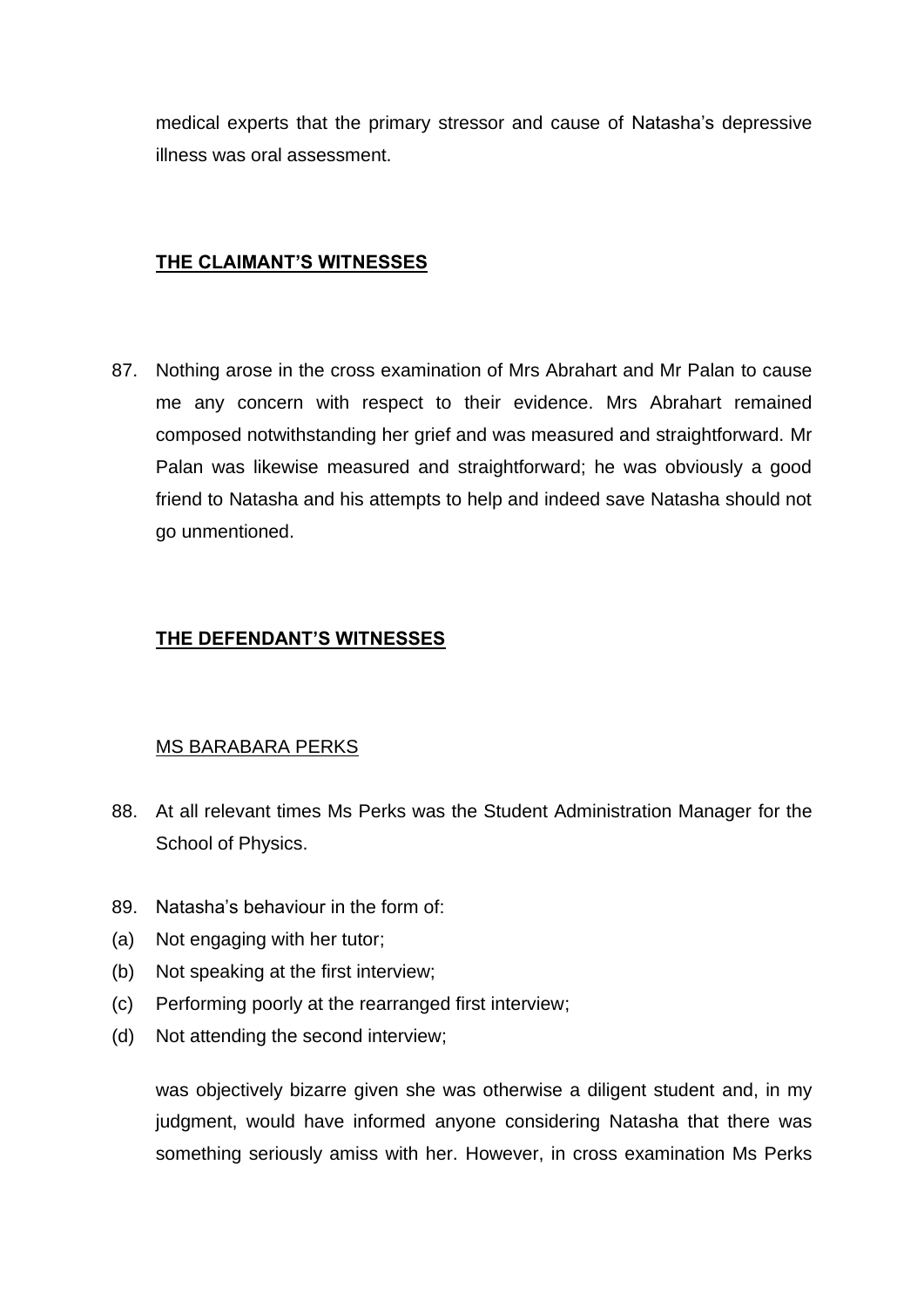told me that she felt she had done her job by referring the problem to Dr Barnes and that she had no conversation with Natasha about how she felt regarding the laboratory interviews.

- 90. Natasha's email (written by Mr Palan) of  $20<sup>th</sup>$  February would reveal to anyone reading the same a worrying emergency situation as Natasha was now known to be having (at least) suicidal thoughts. Ms Perks was unable to explain why she did not mention the suicide attempt to others notably Dr Barnes, Ms Harvey-Lyndon (Student Well-being Manager to whom Ms Perks had turned for advice when she was informed of Natasha's self-harming) or Natasha's tutor.
- 91. Further, whilst I am certain Ms Perks wanted to do the best she could for Natasha, the strategy of referring a student known to be unable to talk to strangers to strangers seems most questionable and illogical.

#### MS KAREN HARVEY-LYNDON

92. Ms Harvey-Lyndon was the Student Wellbeing Manager at the relevant time. Nothing arose in cross examination and her involvement remained largely peripheral.

#### MS KAREN HOCKING

- 93. Ms Hocking is the University's Disability Services manager; her evidence is limited to the way in which the service provides advice and support; Ms Hocking had no dealings with Natasha and we know that Natasha did not engage with the service and no Disability Support Summary was ever prepared.
- 94. In cross examination Ms Hocking was not prepared for the scenario of a student communicating with the service via a third party (which might be the only way a disabled student can communicate because of the nature of their disability as in Natasha's case) but she told me that in those circumstances the service would "reluctantly" provide reasonable adjustments.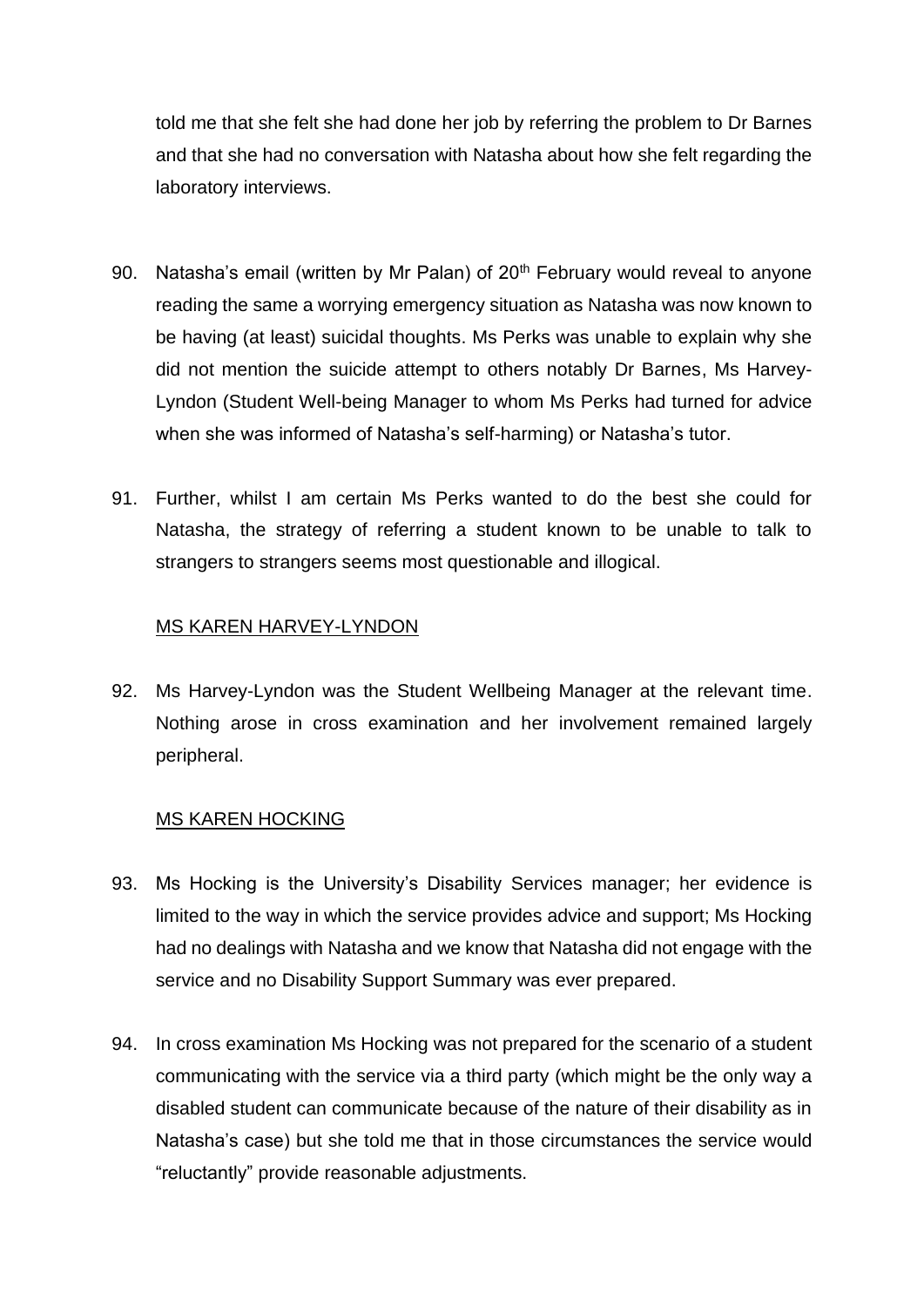- 95. Ms Hocking did say it was regrettable that in Natasha's case the service did not send her a second email to try to persuade Natasha to make contact. More strikingly Ms Hocking told me that *if* the service had been told of the student being at risk of suicide or self-harm they would have told the responsible academic member of staff that the referral had not been taken up.
- 96. Accordingly it seems that much more would have been done to engage with Natasha, her disability and the adjustments she needed if the service (and the academics) had been told of Natasha's suicide attempts and self-harm.

#### DR ADRIAN BARNES

- 97. Dr Barnes was the Senior Tutor in the School of Physics at the relevant time and he dealt with academic issues. Dr Barnes told me the School had a disability support coordinator who would inform him of a support plan (assuming that stage had been reached). Dr Barnes was also a member of the 'extenuating circumstances' committee.
- 98. In cross examination Dr Barnes was taken to the steps the University took (and did not take) with respect to Natasha. It became clear to me that Dr Barnes was not prepared to take significant action until he received a Disability Support Summary from Disability Services. Dr Barnes accepted that he told Natasha to do the laboratory work and not the interviews but this did not amount to an adjustment because Natasha was marked on the basis that the interviews were required. Dr Barnes said he discussed the 'extenuating circumstances' paperwork with Natasha in December 2017 but I cannot see that this process would have been appropriate to Natasha in any event.
- 99. Dr Barnes did accept that Natasha would know of the adverse marks she received for not attending interviews and that "with hindsight" this would have had an adverse impact on her.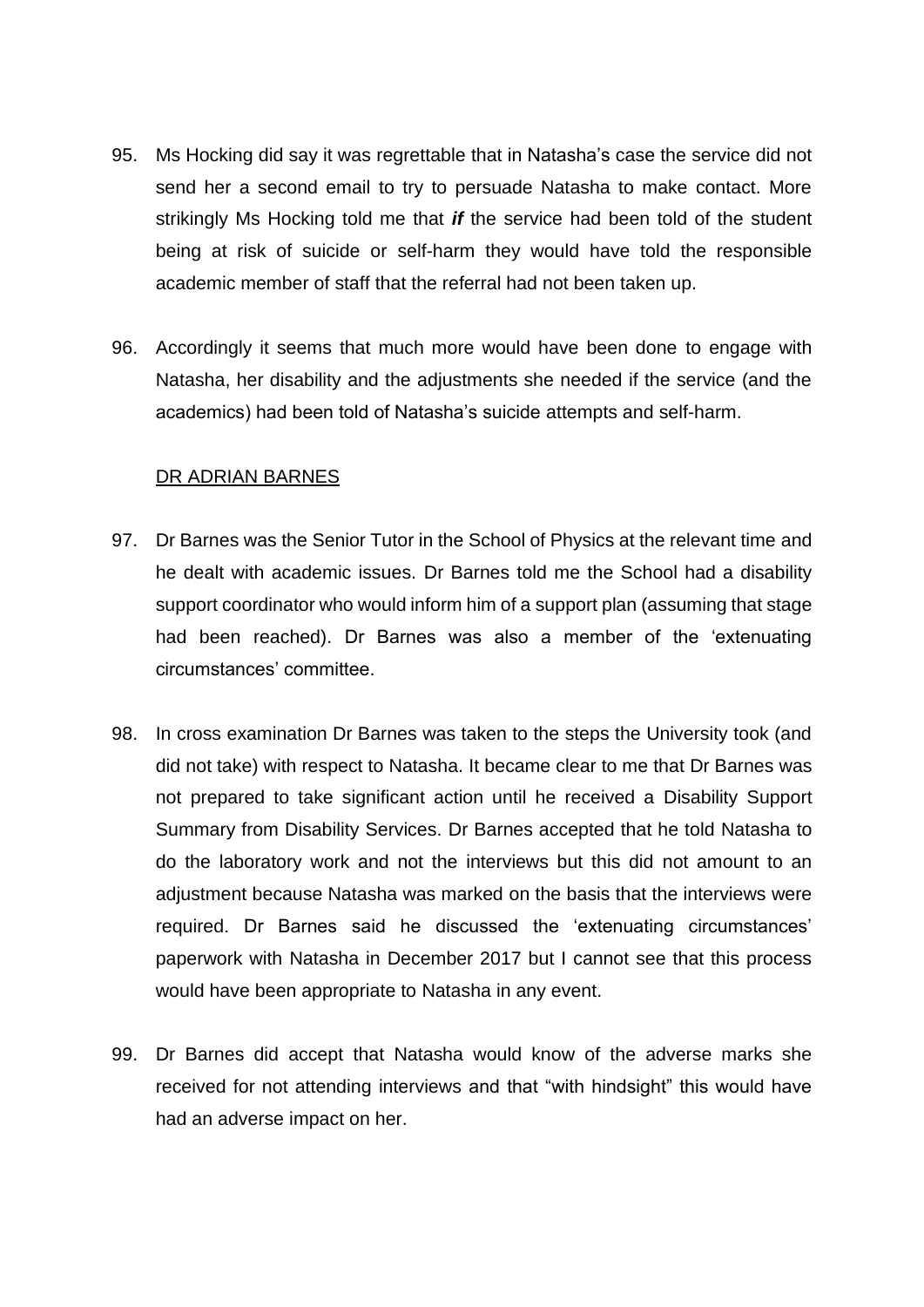100. Dr Barnes did accept there should have been a much earlier conversation with Natasha about reasonable adjustments i.e. before Ms Perks' conversation with Natasha on 12<sup>th</sup> March 2018.

#### DR CHRIS BELL

101. Dr Bell was the Unit Director for Practical Physics 203 at the relevant time. In similar vein to Dr Barnes it seems that Dr Bell decided to await a Disability Support Summary before taking effective action albeit he told me that he could have agreed some adjustments for Natasha with Dr Barnes. In his second statement to the Inquest Dr Bell said at paragraph 6:

*"No changes were made to the form of assessment as there had been no request to do so either by Ms Abrahart or under a Disability Support Summary. Where the form of assessment is part of the learning outcomes the Disability Support Summary is necessary to give us guidance on how to structure the assessment in the appropriate way while allowing the student the benefit of meeting the learning outcomes. Where appropriate to the specific student based on the Disability Support Summary, changes to the mode of assessment can be made which will allow the student to meet the learning outcomes for the unit, such as presenting to a smaller group or having the post presentation questions provided in advance."*

102. Witek Szeremeta asked Dr Bell what to do given that Natasha did not talk during the first laboratory interview and Dr Bell instructed him to mark Natasha objectively whilst Dr Bell would send an e-mail to Natasha. This strategy seems to have continued through to the April interview as described in Harry Moys' statement to the Inquest:

*"For the post-laboratory interview with Ms Abrahart for experiment W, I found that she responded reasonably well to being asked more focussed questions and was not responsive when asked questions that required a broader response. This*  lack of response possibly hindered Ms Abrahart in explaining her understanding *of the laboratory work. The marks I gave her on her feedback sheet reflected the*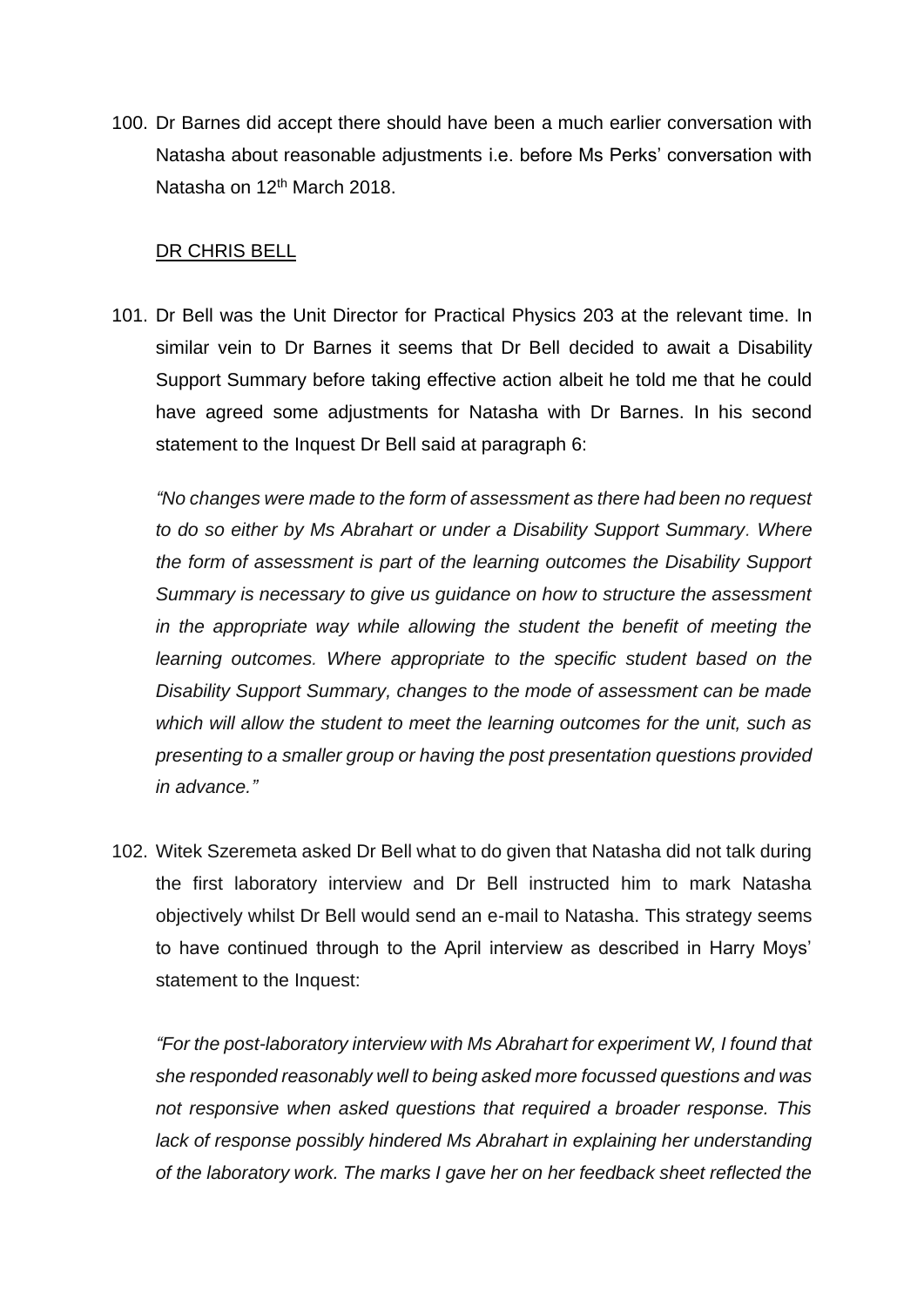*level of understanding she demonstrated both in her laboratory notebook and in the post laboratory interview"*

103. On the different matter of the course itself and the competencies engaged, Dr Bell told me (and I accept) that it was a core competence for a Practical Physics 203 student to speak critically of their own work and this required communication but not necessarily in an oral way.

## **MEDICAL EVIDENCE**

- 104. With the permission of the court the parties relied on written and oral expert medical evidence from:
- (1) Dr Sally Braithwaite for the Claimant and
- (2) Professor Tom Burns for the Defendant.
- 105. Inevitably the reports are retrospective in nature in that the experts have to rely on records and statements.
- 106. By the start of trial it was common ground between the experts (and the parties) that from about October 2017 Natasha had a disability within the meaning of section 6(1) of the Equality Act 2010 by way of a mental impairment defined as:

*"severe depression with prominent anxiety features".*

107. Dr Braithwaite also diagnosed a separate social anxiety disorder, 'S.A.D.', starting in about October 2016 and becoming clinically significant in October 2017. Professor Burns disagreed with the diagnosis of S.A.D.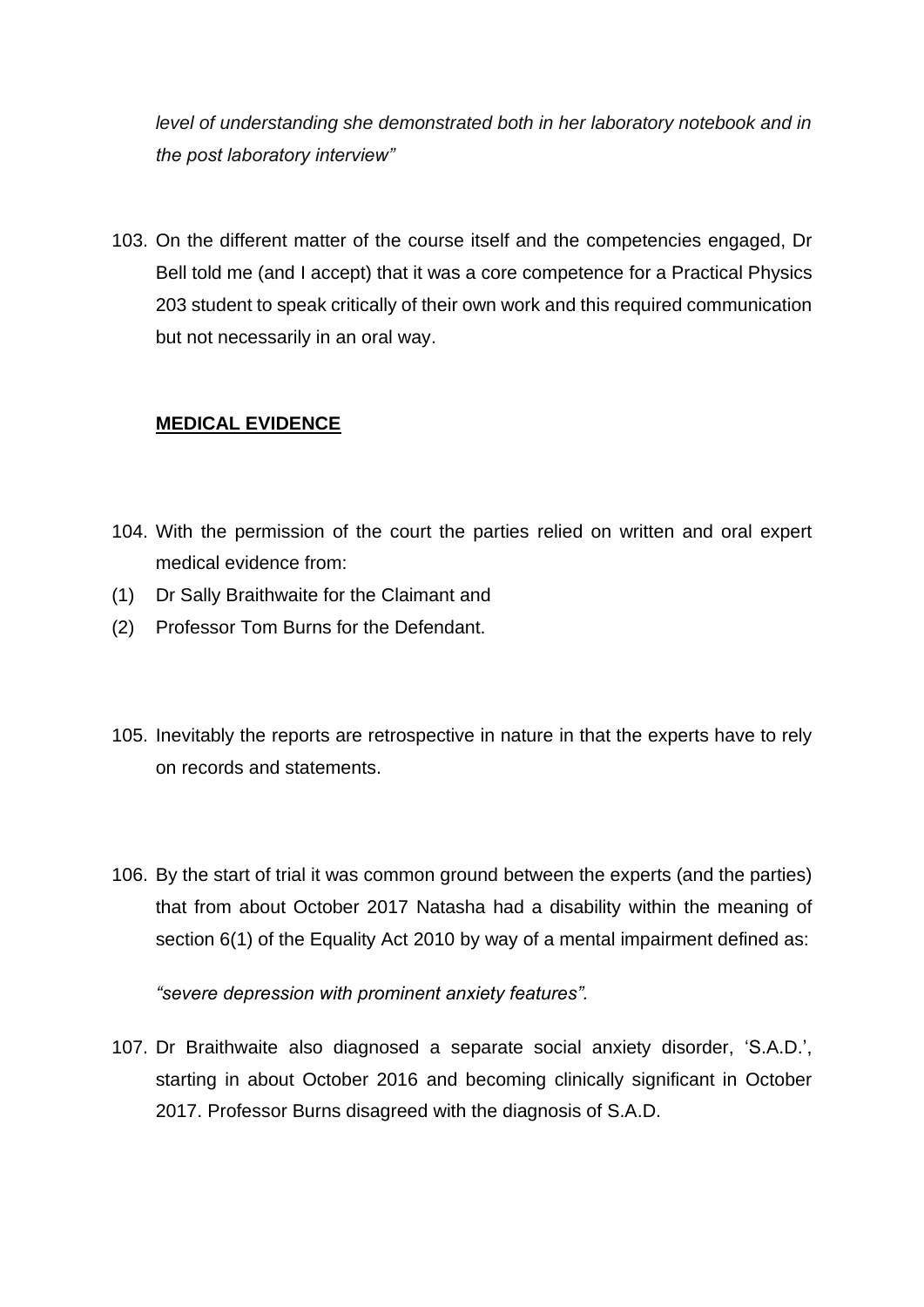- 108. Professor Burns and Dr Braithwaite agree that the depression had a substantial adverse effect on Natasha's day to day activities and would likely have lasted for over 12 months with or without treatment. Helpfully and appropriately Mr Stagg has accepted on behalf of the University that Natasha had a disability within the meaning of section 1 of the Equality Act 2010<sup>6</sup>.
- 109. Professor Burns and Dr Braithwaite agree that Natasha's non-attendance at interviews was due to her depressive disorder (Dr Braithwaite considers that SAD was a contributing feature) and they agree the depression was responsible for the severe deterioration in Natasha's mental health and her death.
- 110. Prior to their giving oral evidence there appeared to be a significant difference between the experts on the question of the extent to which the Defendant's oral assessment methods contributed to Natasha's illness. In her report Dr Braithwaite put the oral assessment methods as a material contribution being more than 50% by October 2017 and between 60 to 70% in the early months of 2018. However, in his report, Professor Burns did not address the question of material cause beyond opining that he could not identify any simple obvious cause for Natasha's severe depression.
- 111. In their joint statement the experts continued to disagree on material contribution. Professor Burns' position was that Natasha's depressive illness caused her pronounced anxieties about the oral assessments rather than vice versa.
- 112. In oral evidence, under cross examination, Professor Burns' position changed somewhat. Professor Burns initially held to his view that he did not know what caused Natasha's depression but he then accepted that one could easily argue

<sup>6</sup> Mr Stagg's skeleton argument paragraph 49.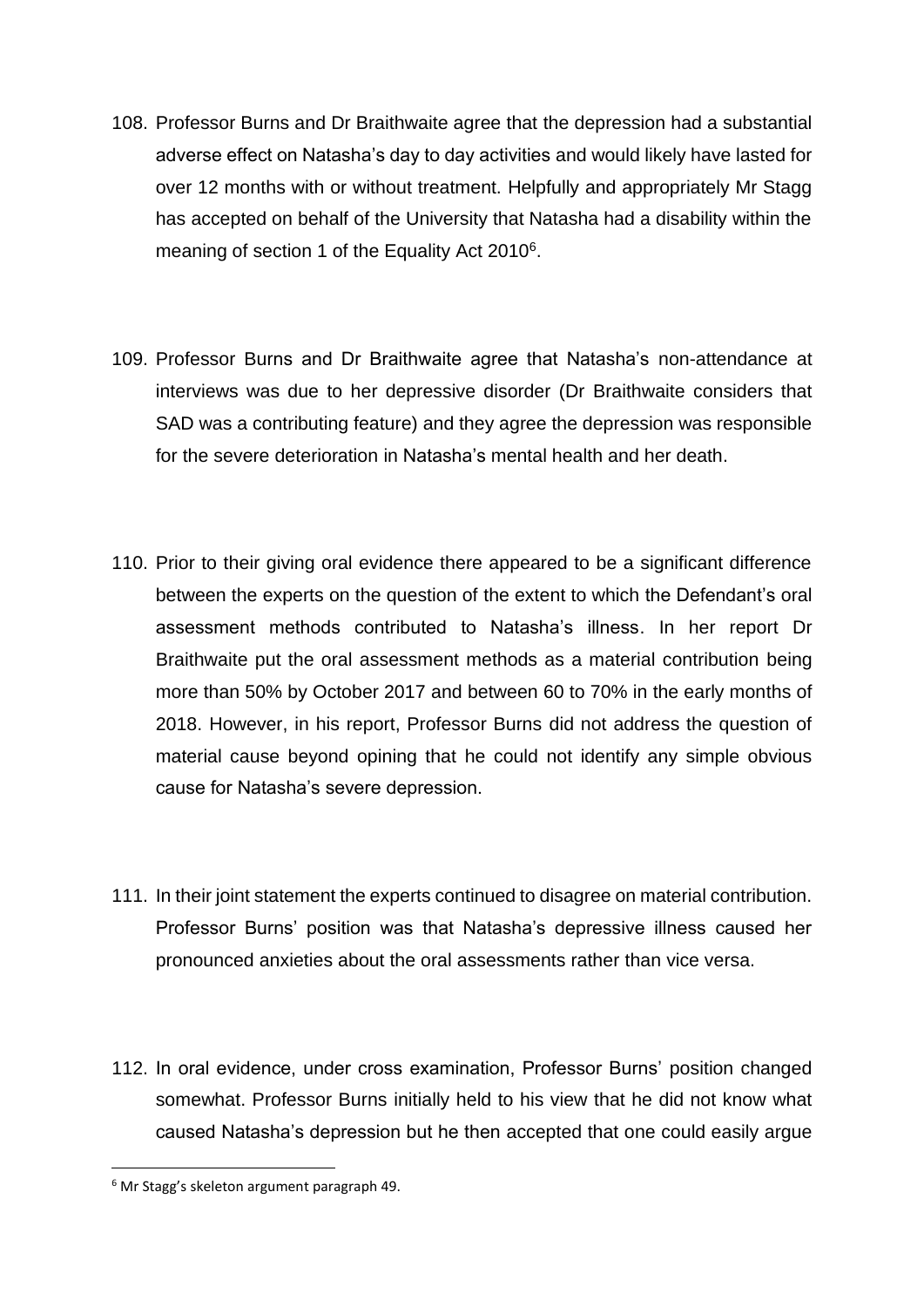that fear of challenging situations made Natasha depressed; he accepted that there had been an exacerbation and he agreed that fear played into Natasha's suicide.

- 113. In those circumstances, appropriately, Mr Stagg conceded the 'material contribution' point.
- 114. That left in place the dispute between the experts whether Natasha did or did not have S.A.D. In my judgment nothing really turns now on this issue but for completeness I prefer the opinion of Dr Braithwaite because:
- (1) Her written report, contribution to the joint statement and oral evidence remained consistent whereas Professor Burns' opinions shifted markedly as set out above;
- (2) Dr Braithwaite's position seemed entirely consistent with medical literature in the form of the World Health Organisation's ICD-10 Classification of Mental and Behavioural Disorders;
- (3) In oral evidence Professor Burns told us that he took the evidence of others about Natasha's extreme shyness "with a pinch of salt";
- (4) In oral evidence Professor Burns said he saw S.A.D. as a "controversial diagnosis" and he disagreed with the National Institute for Health and Care Excellence's guidance. Professor Burns told me he had not diagnosed S.A.D. in a patient for "at least 10 years";
- (5) I was left with the clear impression that Professor Burns' views on S.A.D. generally differ with those of other practitioners and it is he who is somewhat of an outlier.

#### **THE EQUALITY ACT 2010 CLAIMS**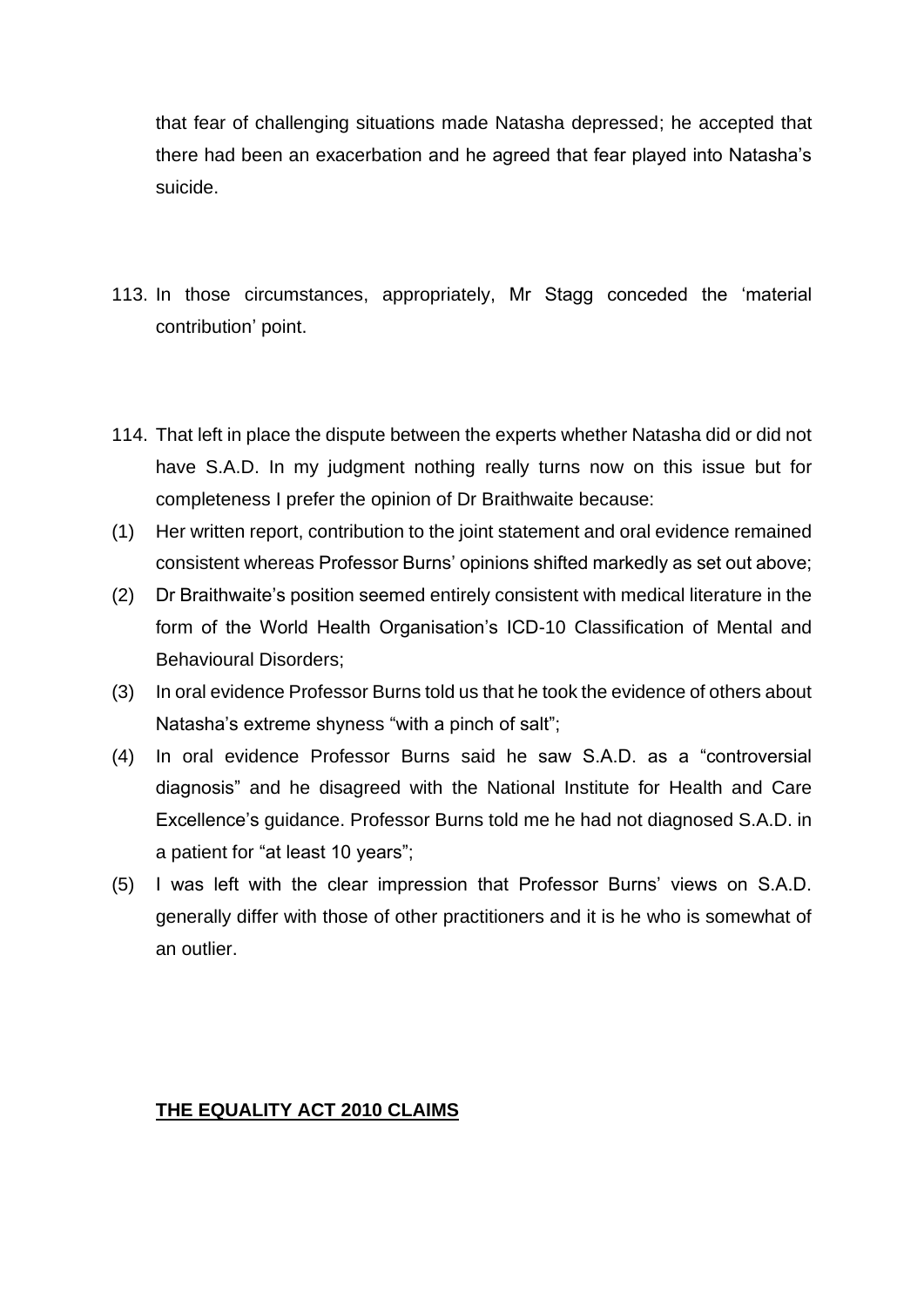## (a) **FACT OF DISABILITY**

115. I have already recorded that it is common ground that as of October 2017 Natasha had a disability within the meaning of section 6 of the Act by reason of depression and after hearing the medical evidence I have decided that she also had a disability in October 2017 by way of clinically significant Social Anxiety Disorder; I do not think that this factual decision of mine has any legal consequence in this case.

## (b) **KNOWLEDGE OF DISABILITY**

116. The Claimant must prove that the University had actual or constructive notice of Natasha's disability. The simple point is that from October 2017 it manifested itself – it was there to be seen – in contrast, perhaps, to disabilities which can be hidden or only be discerned with expert technical skill. To put this another way, following Gallop v Newport City Council [2013] EWCA Civ 1583, the University's staff could see for themselves that Natasha had a mental impairment which had a substantial and long-term adverse effect on her ability to carry out an otherwise normal task within her course from October 2017. However, I do not think that there was sufficient manifestation of any disability in year 1 to put the University on notice of anything.

## (c) **CURRICULUM DEFENCE**

117. Chapter 2 of Part 6 of the Act addresses the application of the Act to further and higher education. It is common ground that under section 91(2)(a) of the Act the University must not discriminate against Natasha in the way in which it provided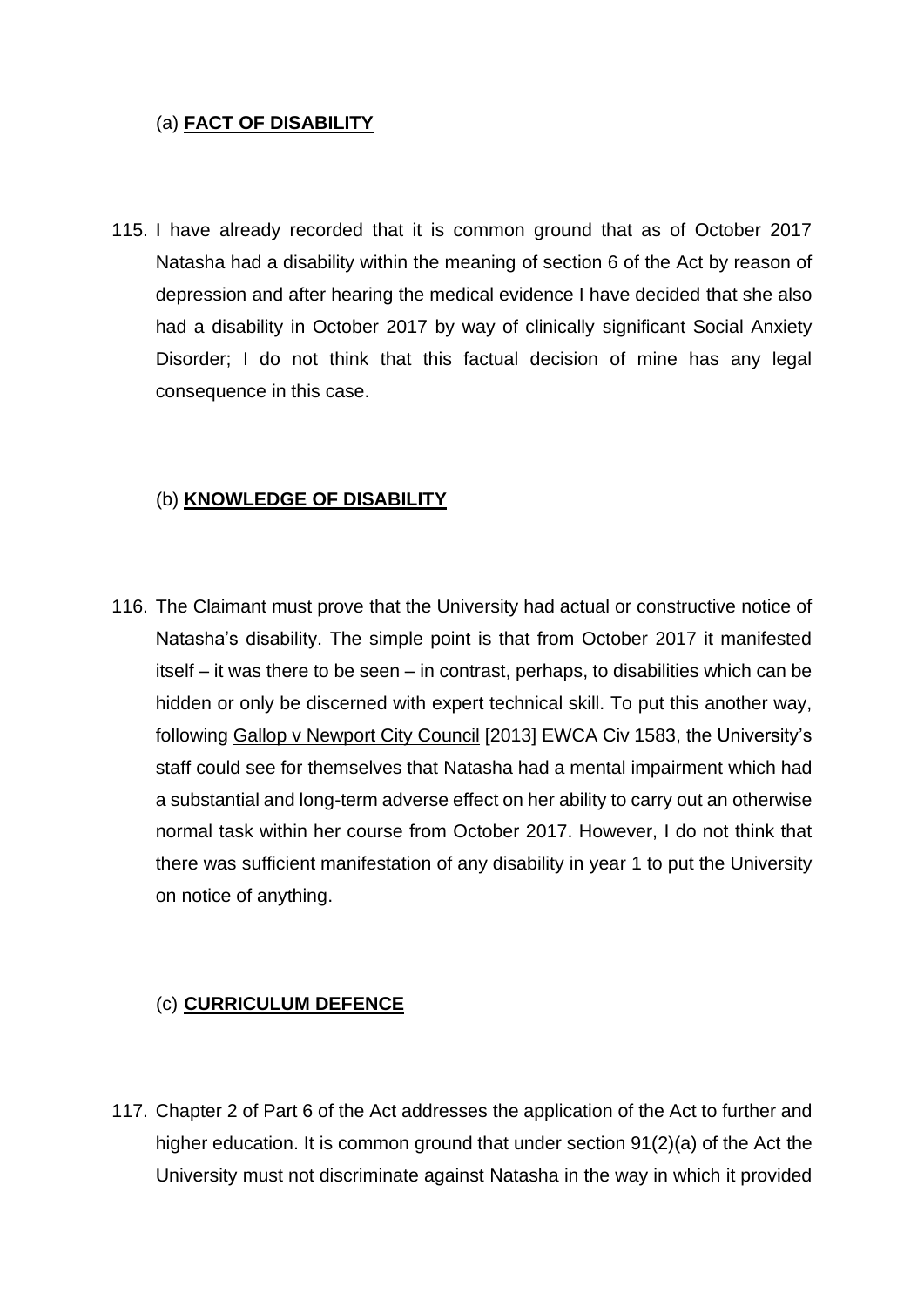education to her or, under subsection (4), by subjecting her to any other detriment.

118. Section 94(2) expressly excludes from Chapter 2 of Part 6:

*"anything done in connection with the content of the curriculum"*

119. At the start of the trial Mr Stagg argued that Natasha's oral assessments fell within section 94(2) and he sought to rely on Birmingham City Council v Afsar [2019] EWHC 3217 which concerned Chapter 1 of Part 6 and the possible conflict between the prohibition of discrimination by a school in the way that it provides education to a pupil under section 85(2)(a) and the disapplication of the chapter to anything done in connection with the curriculum. In his closing submissions Mr Stagg accepted that the judgment of Warby J is binding on me in the County Court and that the ratio of paragraph 51 of the judgment prevents him from arguing in this case that the University's method of teaching could fall into the curriculum exception. However, Mr Stagg wished to record that he did not agree with Warby J's decision and he would challenge the point if the case I am deciding finds its way to a higher authority.

## (d) **THE CLAIMS**

- 120. Three discrete albeit overlapping claims are brought under the Act for disability discrimination; they are :
- (1) Failure to make reasonable adjustments (section 20).
- (2) Indirect discrimination by application to Natasha of a discriminatory provision, criterion or practice (section 19)
- (3) Direct discrimination in the form of unfavourable treatment (section 15);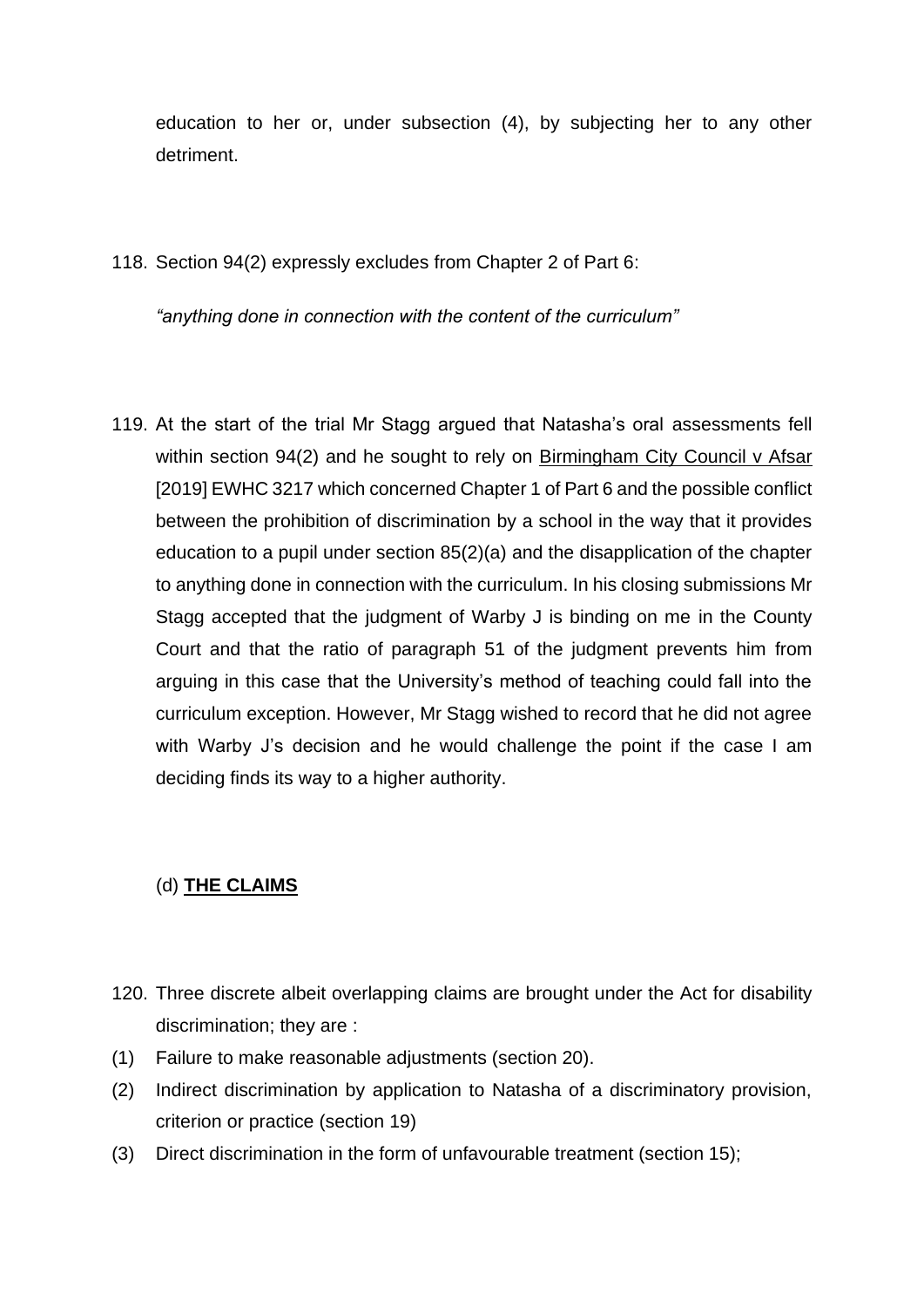# (e) **REASONABLE ADJUSTMENTS, COMPETENCY STANDARD & NATASHA'S ENGAGEMENT (SECTIONS 20 & 91(9))**

- 121. In the particulars of claim the following reasonable adjustments are pleaded:
- (1) With respect to the laboratory interviews:
- (a) Removing the need for oral assessment altogether and or;
- (b) Providing written questions in advance.
- (2) With respect to the conference:
- (a) removing the need for oral assessment;
- (b) Providing written questions in advance;
- (c) Assessing Natasha in the absence of her peers;
- (d) Using a smaller venue.

and in the hearing communication via a text or remote type service was also identified. Objectively, and on the available evidence, I assess those adjustments as reasonable. I consider justification a little later in this judgment.

- 122. For the avoidance of doubt it was not necessary for Natasha to identify reasonable adjustments at the time; if there was a duty to make reasonable adjustments in the first place then it was for the University to apply its mind to the adjustments that could be made; see Cosgrove v Caesar & Howie[2001] IRLR 653 Lindsay P at 654-7.
- 123. Insofar as the University argues that it made any adjustments (and as covered earlier in this judgment I find that the University did not get that far) we know that Natasha's substantial disadvantage (the same having been conceded by Mr Stagg) compared to a non-disabled person remained so the duty to make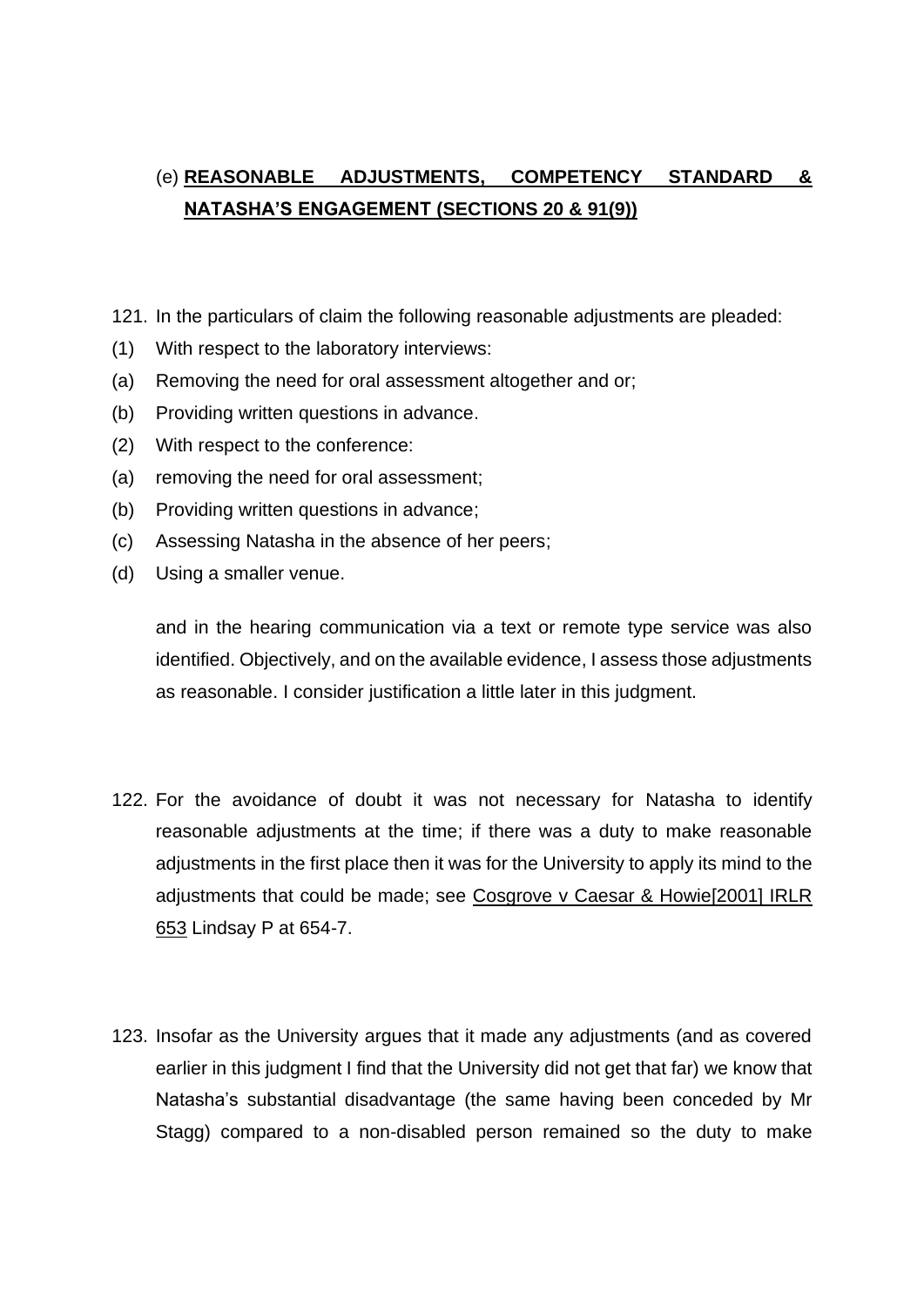reasonable adjustments could not be said to have been complied with per Archibald v Fife Council [2004] ICR 954.

124. Section 91(9) of the Act imposes on the University the statutory duty in section 20 of the Act of making reasonable adjustments to avoid the disadvantage caused by a provision, criterion or practice, 'PCP' to a disabled student which puts that student at a substantial disadvantage compared with those students who do not share that disability. However, in the case of a student, paragraph 4(2) of Schedule 13 of the Act states that a PCP does not include the application of a competence standard which is defined in paragraph 4(3) as:

*"… an academic, medical or other standard applied for the purpose of determining whether or not a person has a particular level of competence or ability".*

- 125. Mr Stagg accepted that the requirement to attend oral assessments put Natasha at a substantial disadvantage and this was plain from the evidence before me.
- 126. The Claimant's pleaded case with respect to substantial disadvantage is at paragraph 71 of the Particulars of Claim which reads:

"The PCP put Natasha at a substantial disadvantage in relation to the provision of education in comparison with students not having her disability. The PCP caused her profound anxiety and stress, affecting her ability to attend, speak and communicate. In turn, such matters caused her to avoid the post-laboratory interviews and laboratory conference altogether and to perform extremely poorly on the occasions that she did attend, resulting in low attainment/performance and an increased prospect of non-progression on her course."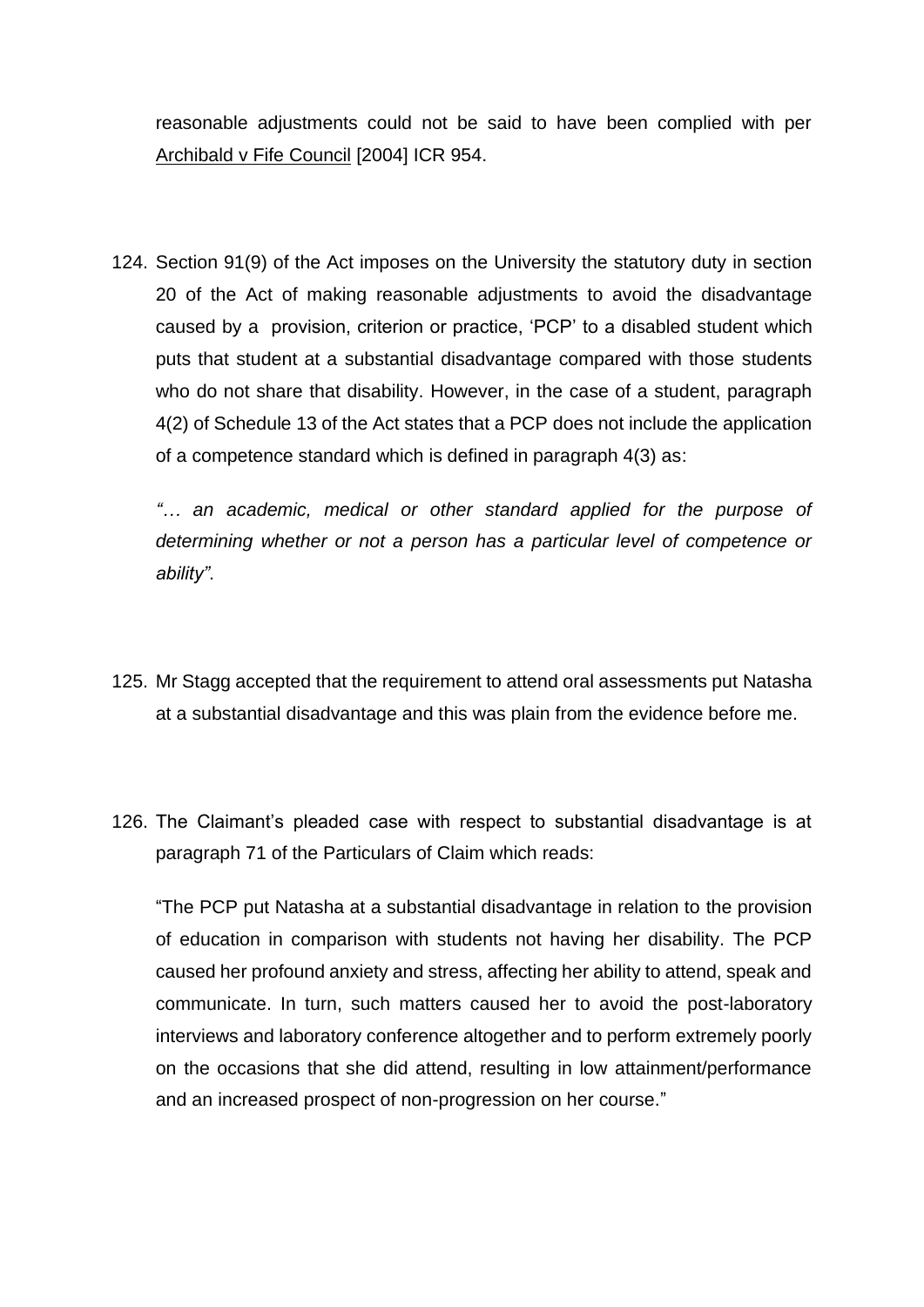- 127. Notwithstanding the University's general concession with respect to substantial disadvantage, Mr Burton invites me to make findings in accordance with the pleaded case. Having heard the evidence I have no hesitation in so doing.
- 128. Mr Stagg argues that the oral assessments comprise the application of a competence standard and thus are not a PCP. Helpfully and rightly he concedes that if the oral assessments do not comprise the application of a competency standard within the meaning of paragraph 4, the requirement for such assessments does amount to a PCP. Furthermore in closing Mr Stagg accepted that Natasha's inability to cope with speaking amounted to a substantial disadvantage for the purpose of section 20.
- 129. Therefore if the University can show that the oral assessments comprise application of a competence standard, the claim for failure to make reasonable adjustments must fail. The first and fundamental difficulty the University faces here is the evidence I was given that Natasha had a chance of scraping through Practical Physics 203 without undertaking the laboratory interviews at all.
- 130. I suspect that the question whether a PCP comprises the application of a competency standard will be obvious most of the time and very case specific. For example, requiring the completion of work within a time limited period would amount to a competency standard in a course involving a job where time was critical such as emergency medical treatment or bomb disposal. In Burke v College of Law and another UKEAT/0301/10/SM, decided in March 2011, the EAT decided that the requirement to complete a legal examination within a set time was a competency standard (the case went to appeal but the Court of Appeal declined to deal with the competency argument [2012] ELR 195).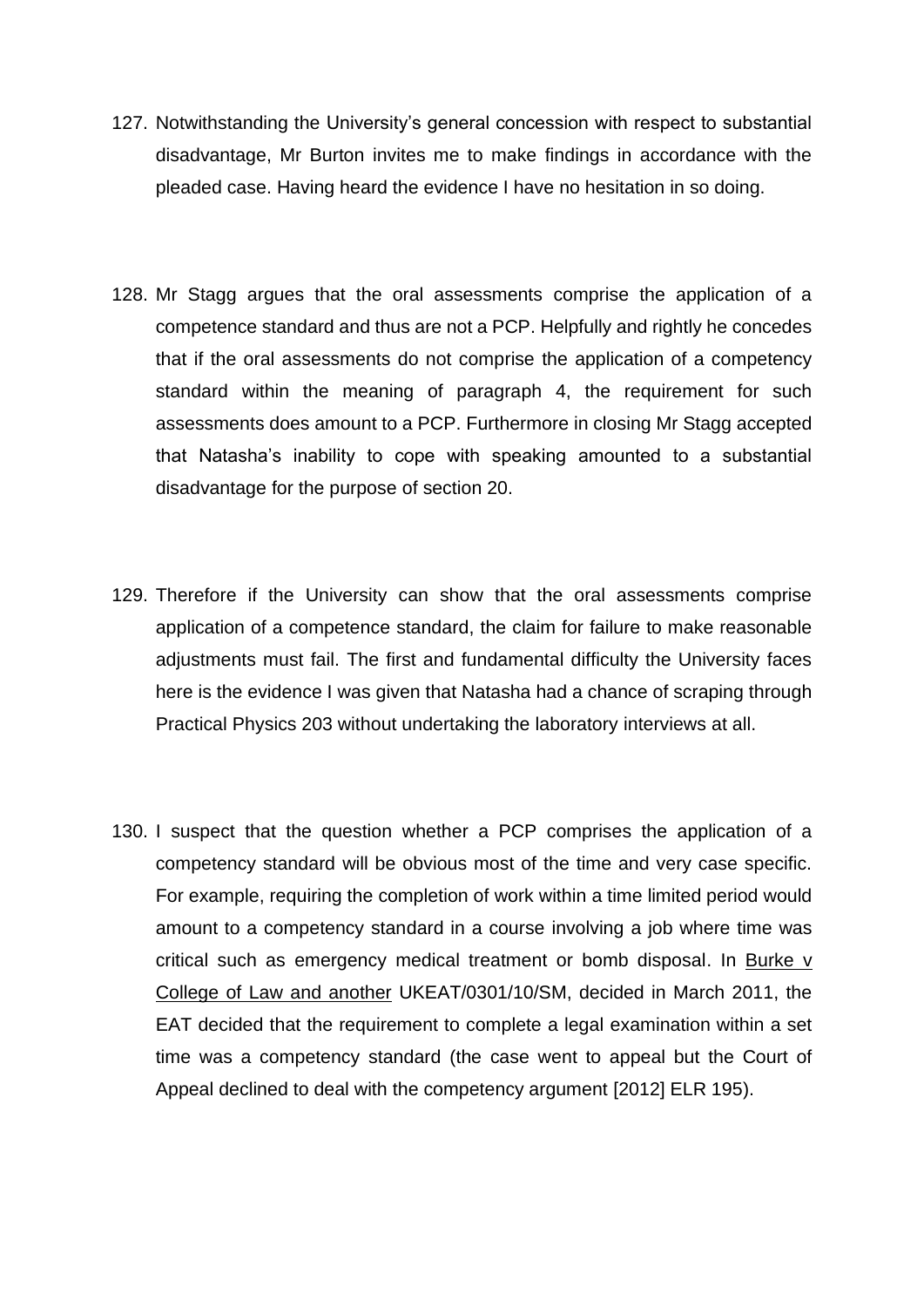- 131. It is obvious to me that the fundamental purpose of the oral assessments was to elicit from Natasha answers to questions put to her following the experiments and it is a statement of the obvious that such a process does not automatically require face to face oral interaction and there are other ways of achieving the same. This seems to have been accepted in any event by Dr Bell in cross examination.
- 132. Therefore I reject Mr Stagg's 'competency standard' argument.
- 133. It is not the disabled student who is under a duty to identify reasonable adjustments and it is common ground (I think) between counsel that the duty is anticipatory (and see the Technical Guidance paragraph 7.17 ff). There is no evidence that Natasha refused to engage with any reasonable adjustments because whilst a few ideas were floated none were implemented. The greatest criticism that could be made of Natasha is that she did not engage with Disability Services but that non-engagement resulted from the disability. Unfortunately in the absence of a Disability Support Summary the University seemed to simply stall in its consideration of reasonable adjustments. In those circumstances it cannot rely on lack of knowledge on its part to make reasonable adjustments (applying Tarbuck v Sainsbury's Supermarkets Ltd [2006] IRLR 664).
- 134. We will never know whether the reasonable adjustments suggested would have worked for certain but they are reasonable and appear to address Natasha's difficulties.
- 135. I conclude that this claim is made out.

## (f) **INDIRECT DISCRIMINATION (SECTION 19)**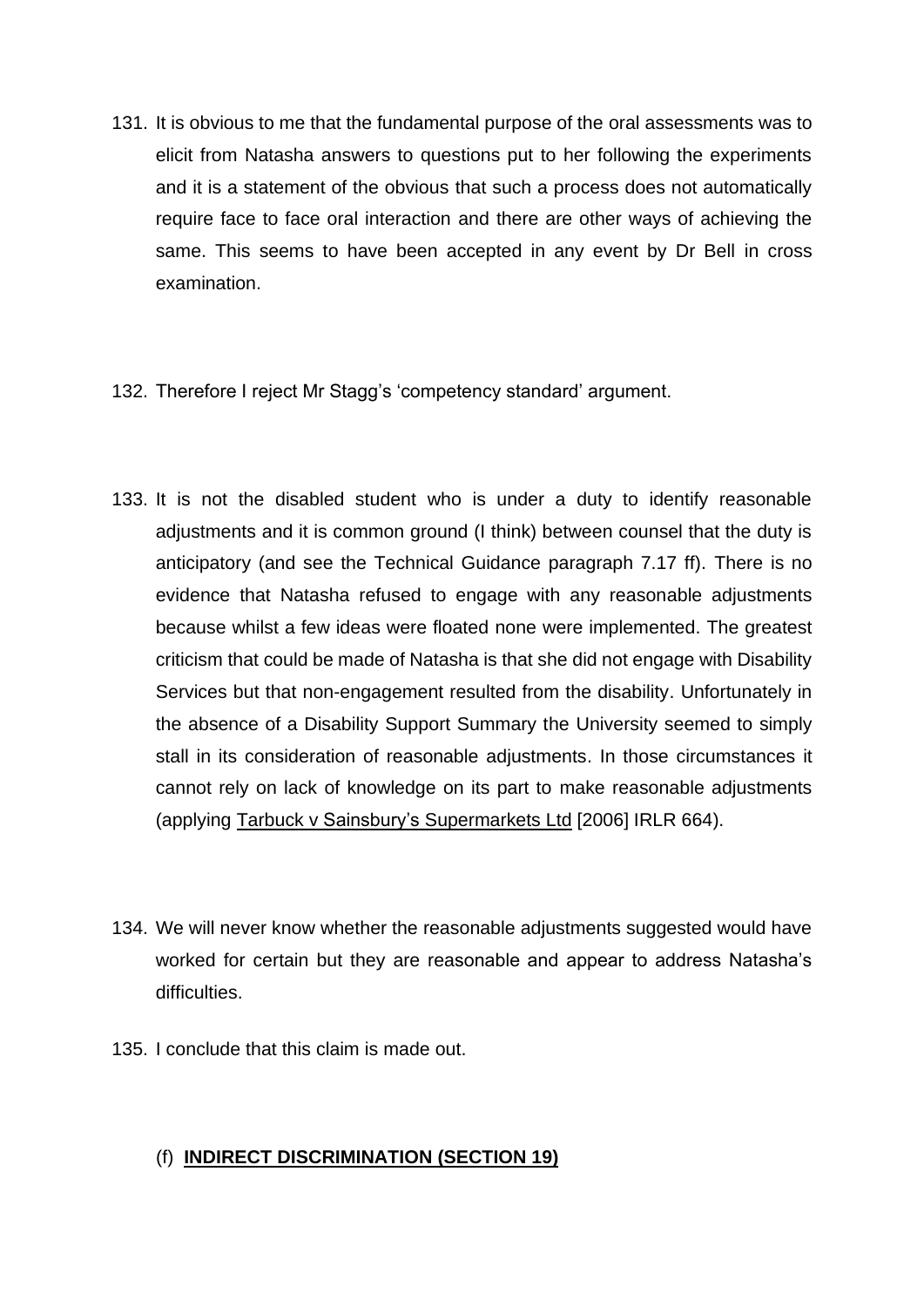136. Natasha's disabilities – depression and SAD – were relevant protected characteristics and meant that she barely (if at all) participated in oral presentations. Mr Stagg argues that her comparator is someone who has similarly poor skills of oral presentation. I found that argument difficult to follow. As Mr Burton pointed out in his closing submissions Dr Barnes said in evidence that the University had lots of students who had difficulty with anxiety regarding presentations.

## (g) **DISABILITY DISCRIMATION (SECTION 15)**

- 137. The issue here is whether the University treated Natasha unfavourably because of something arising in consequence of her disability. The alleged unfavourable treatment is with respect to the marking down of her oral assessment work/ imposition of penalty marks (with which Natasha would be stuck unless somehow successful in pursuing a case of extenuating circumstances but would still result in a period of unfavourable treatment).
- 138. In my judgment there can be no doubt that there was direct discrimination especially once the University knew or should have known that a mental health disability of some sort was preventing Natasha from performing (and causation is not in issue).

#### (h) **JUSTIFICATION**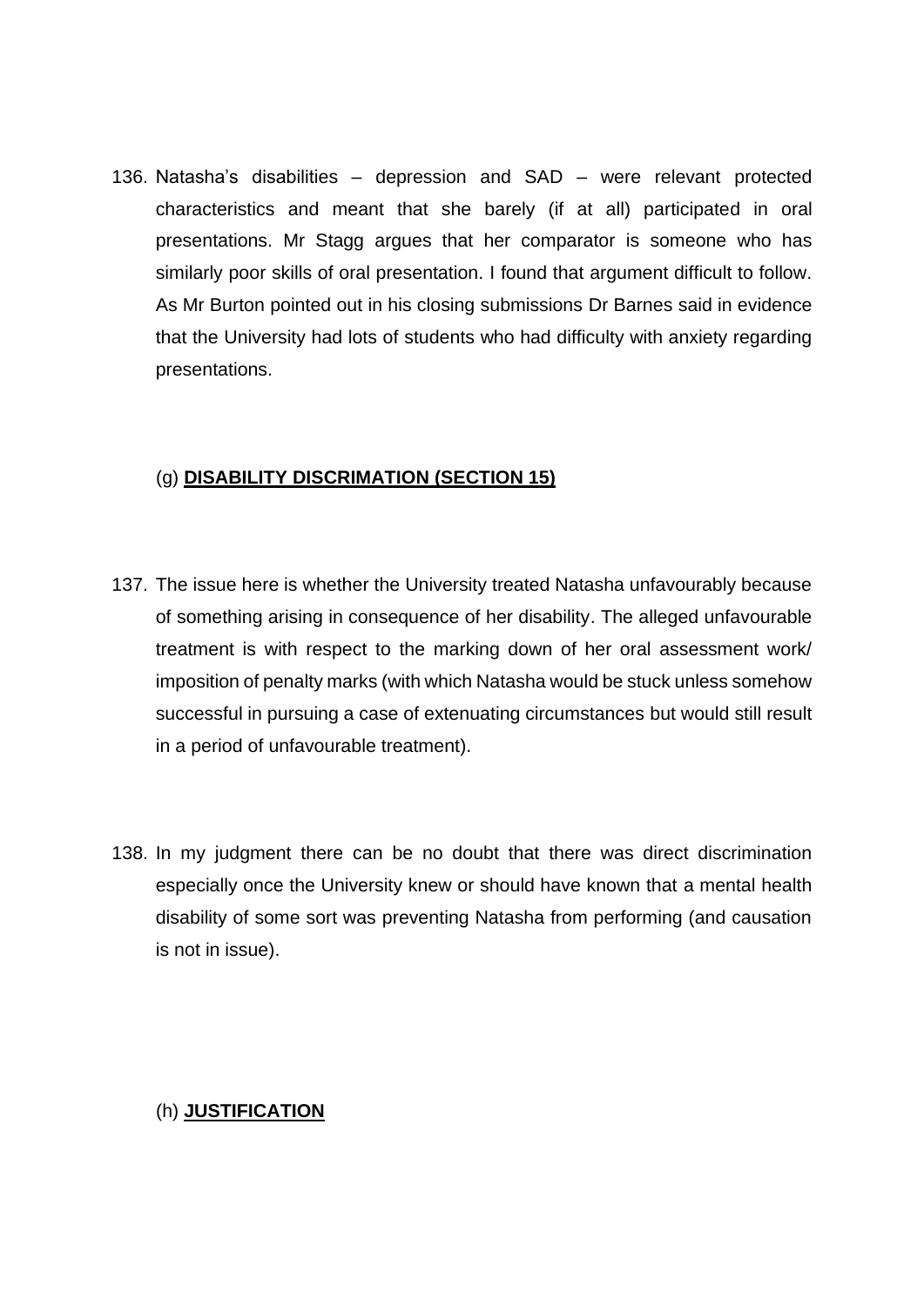139. Essentially Mr Stagg argues that there must be a level playing field for students in that there is a limit to any adjustments that can be made. He points to the University's Regulations and Codes of Practice for Taught Programmes part B9 which deals with assessments and paragraph 9.38 which reads:

*"If an oral examination is part of the assessment of a unit, it must apply to every student taking that unit"*

But, inevitably, that argument means that paragraph 9.38 must be seen as another PCP. In any event:

- (1) Part B10 deals with disability stating that any student who discloses a disability should be signposted to disability services but that whether a student goes to such services or not, the school still has a responsibility to make anticipatory and reasonable adjustments;
- (2) Part B17 addresses extenuating circumstances and paragraph 17.38 deals expressly with disability and extenuating circumstances. In particular paragraph 17.41 notes that the making of a reasonable adjustment may require relaxation or setting aside the relevant provisions in the Regulations and Guidance;
- (3) In the event of doubt about how evidence of a disability should be treated and over the course of action to be taken paragraph 17.48 requires advice to be taken from the University's Equality and Diversity Manager.
- 140. I pause to observe that Annexe 5 of the same document and sections 4 and 5 seem to place some expectation of a disabled student to disclose a disability and to assume some personal responsibility to ensure that adjustments work. Again there is a danger that if the University relies on the expectation the same becomes a PCP.
- 141. I conclude that the University has not justified the lack of adjustments.

#### **THE CLAIM IN NEGLIGENCE**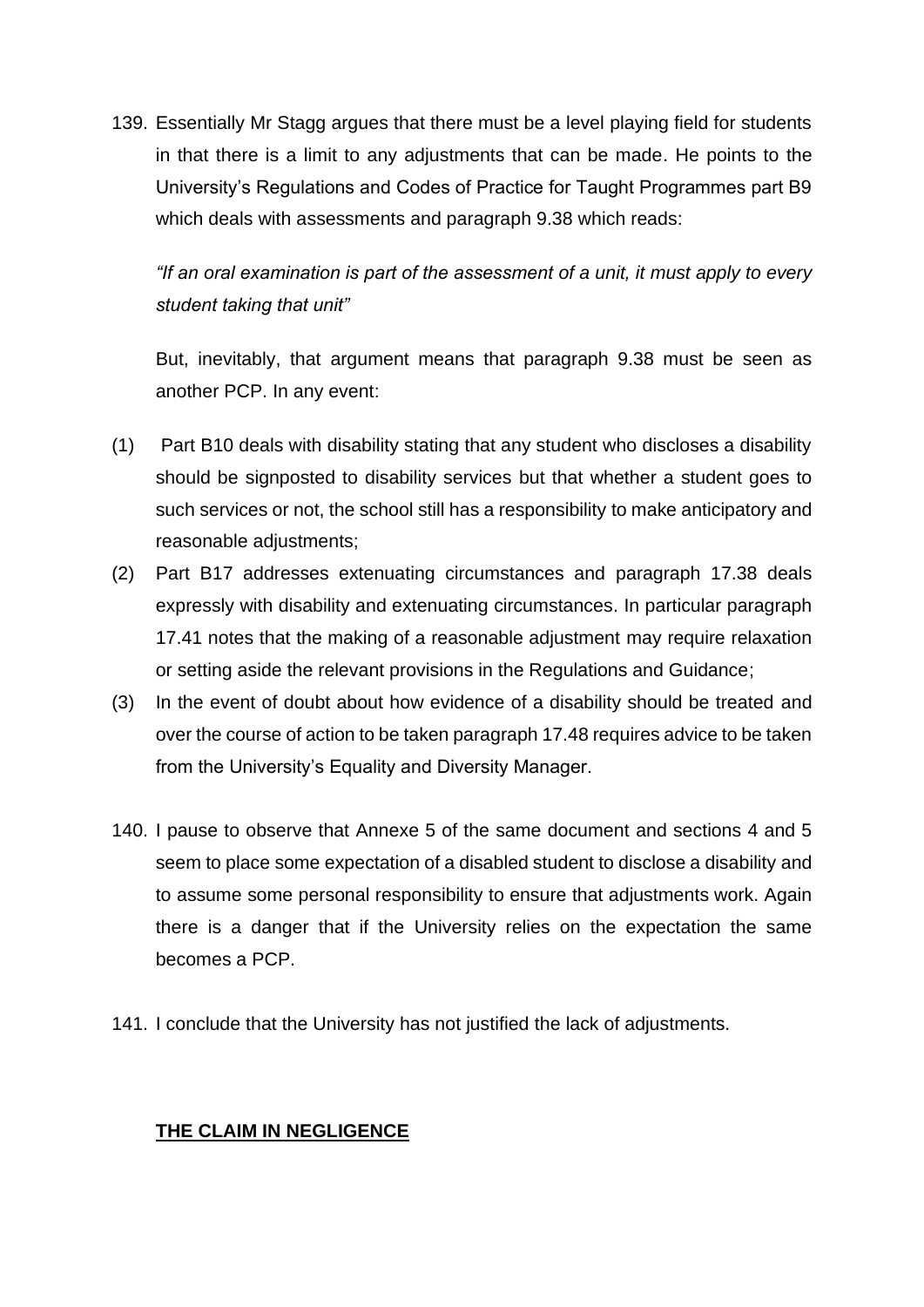- 142. No claim in contract is pleaded. This is not surprising given the absence of any relevant express or implied term in the contract between Natasha and the University. This is not a case about the quality of the teaching.
- 143. Paragraph 12 of the Particulars of Claim pleads a general duty as follows:

*"… to take reasonable care for the wellbeing, health and safety of its students. In particular, the Defendant was under a duty of care to take reasonable steps to avoid and not to cause injury, including psychiatric injury, and harm"*

- 144. There is no statute or precedent which establishes the existence of such a duty of care owed by a university to a student therefore the Claimant's argument is novel.
- 145. The University was required to deliver teaching to Natasha in a learning environment. The Claimant primarily relies on the University's provision of ancillary services in the form of learning support and welfare support as showing the existence of a duty of care on the basis that the University has assumed responsibility for the health, wellbeing and safety of its students. Such an argument would mean that whenever A provides B with a service to address an issue, A is assuming a duty of care to protect B from that issue in the first place.
- 146. The existence of any duty of care is denied by the University as a matter of law. In particular it is pleaded that the provision of services by a university for the welfare of its students does not permit the conclusion that the university has assumed a legal responsibility. In the alternative, if there was any duty, it is generally denied that there was any breach.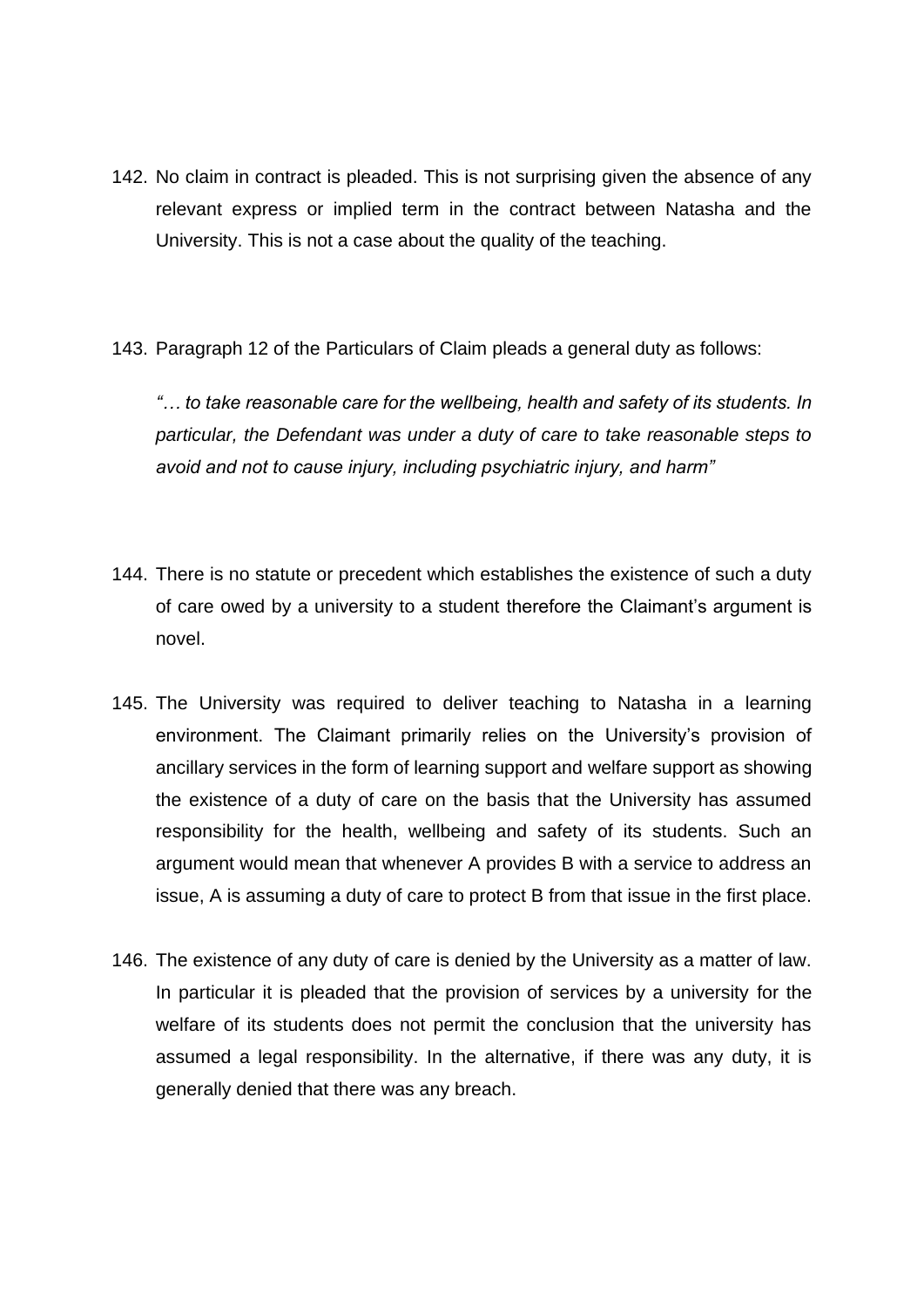147. The pleaded breaches can be summarised as the University not making any changes to the oral element of Natasha's course, penalising Natasha in marks and failing to sufficiently address her mental health with Ms Perks not informing Dr Barnes of Natasha's e-mail of  $20<sup>th</sup>$  February 2018. Accordingly this is an 'omissions' case – the Claimant argues that the University failed to take action – rather than an infliction of injury case. At paragraph 69 (4) of his judgment in Robinson v Chief Constable of the West Yorkshire Police<sup>7</sup> [2018] UKSC 4 Lord Reed (giving the majority judgment) said:

*"The central point is that the law of negligence generally imposes duties not to cause harm to other people or their property: it does not generally impose duties to provide them with benefits (including the prevention of harm caused by other agencies). Duties to provide benefits are, in general, voluntarily undertaken*  rather than being imposed by the common law, and are typically within the *domain of contract, promises and trusts rather than tort. It follows from that basic characteristic of the law of negligence that liability is generally imposed for causing harm rather than for failing to prevent harm caused by other people or by natural causes. It is also consistent with that characteristic that the exceptions to the general non-imposition of liability for omissions include situations where there has been a voluntary assumption of responsibility to prevent harm (situations which have sometimes been described as being close or akin to contract), situations where a person has assumed a status which carries with it a responsibility to prevent harm, such as being a parent or standing in loco parentis, and situations where the omission arises in the context of the defendant's having acted so as to create or increase a risk of harm."*

148. The Claimant has not suggested that there was anything inherently unsafe in the manner in which the University taught Practical Physics 203. The Claimant is really arguing that the University was under common law duties to Natasha to protect her from harm by:

 $7$  The case of the innocent bystander who was hurt whilst police were effecting the arrest of another.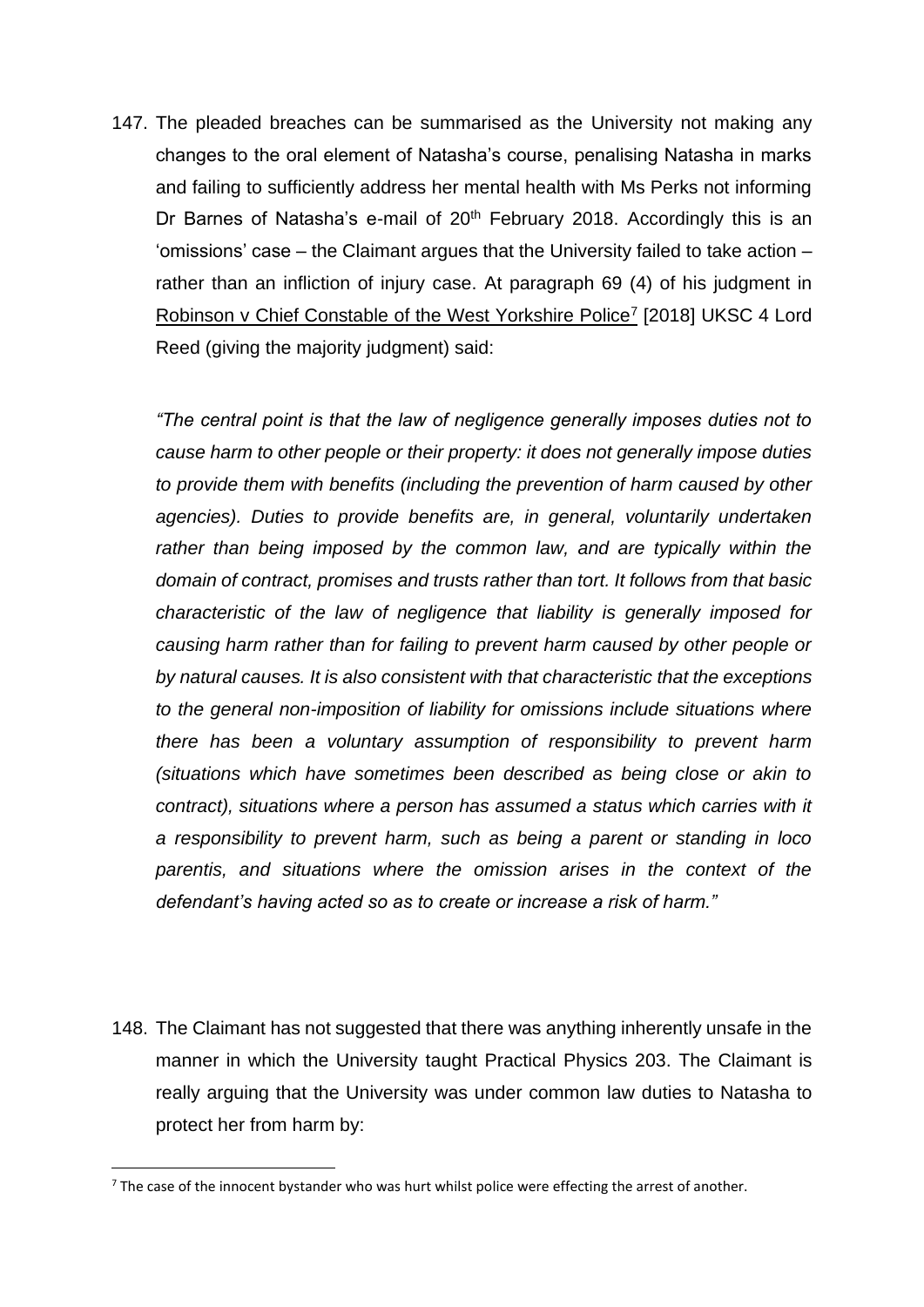- (1) Not delivering to her the course in the manner which she had chosen (and was entitled to);
- (2) Not assessing Natasha in the way she expected and was entitled to;
- (3) Not marking Natasha in the way she expected;
- (4) Continuing to give Natasha the opportunity to attend interviews and the conference in accordance with her expressed wishes.
- 149. In a sense it is the Claimant's case that the University owed a duty of care to Natasha to protect her from herself. However, Natasha was not in the care or control of the University beyond its Rules in contrast to, for example:
- (a) A schoolchild in the care of a school or
- (b) A prisoner in the care of the state.
- 150. The pleaded breach of duty in the form of not sending Natasha's email to Ms Perks on to Dr Barnes introduces the concept of a common law duty on nonmedical staff to tend to Natasha's mental health which is not something which has been pleaded and would be exceedingly novel.
- 151. Mr Burton has referred to a raft of cases which he submits should persuade me that a relevant duty of care exists. I am not so persuaded. First, and perhaps foremost, it is not fair, just and reasonable to impose a duty of care to Natasha because, as a disabled student (and it was the disability which led to or fed the harm) she is afforded protection by the Equality Act 2010.
- 152. A number of the cases cited by Mr Burton involve a particular relationship or assumption of responsibility.
- 153. In Barrett v Ministry of Defence [1995] 1 WLR 1217 the issue in the Court of Appeal was whether the judge was correct in holding that the MoD was liable for the death of a serviceman who had died asphyxiated by his vomit after excessive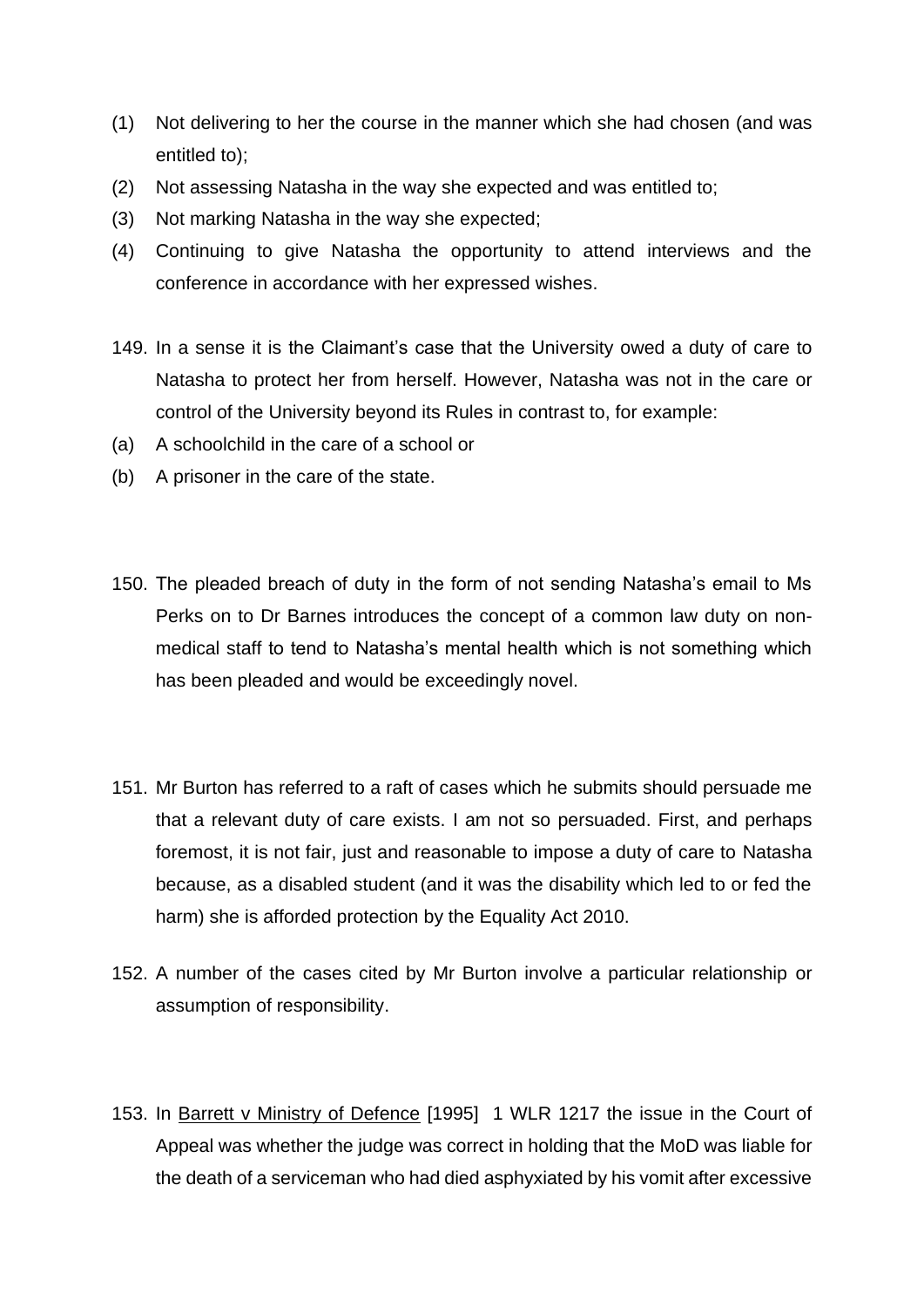drinking when drinking was in breach of the Queen's Regulations. Beldam LJ held at 1224E:

*"The plaintiff argued .for the extension of a duty to take care for the safety of the deceased from analogous categories of relationship in which an obligation to use*  reasonable care already existed. For example, employer and employee, pupil *and schoolmaster, and occupier and visitor. It was said that the defendant's control over the environment in which the deceased was serving and the provision of duty-free liquor, coupled with the failure to enforce disciplinary rules and orders, were sufficient factors to render it fair, just and reasonable to extend the duty to take reasonable care found in the analogous circumstances. The characteristic which distinguishes those relationships is reliance expressed or implied in the relationship which the party to whom the duty is owed is entitled to place on the other party to make provision for his safety. I can see no reason why it should not be fair, just and reasonable for the law to leave a responsible adult to assume responsibility for his own actions in consuming alcoholic drink. No one is better placed to judge the amount that he can safely consume or to exercise control in his own interest as well as in the interest of others. To dilute self-responsibility and to blame one adult for another's*  lack of self-control is neither just nor reasonable and in the development of the *law of negligence an increment too far".* (emphasis added).

- 154. In Butchart v Home Office [2006] 1WLR 1155 the relationship was one of prisoner on remand/prison; the claimant's claim for psychiatric injury survived a strike out application in the lower court and the Court of Appeal.
- 155. The 'stress at work' cases all stem from a relationship of employer and employee and were successful for the simple logical basis that an employer is under a recognised duty to provide his employee with a safe system of work and to protect him from foreseeable risk of injury; see Walker v Northumberland County Council [1995] ICR 702 Colman J at 711 A to C.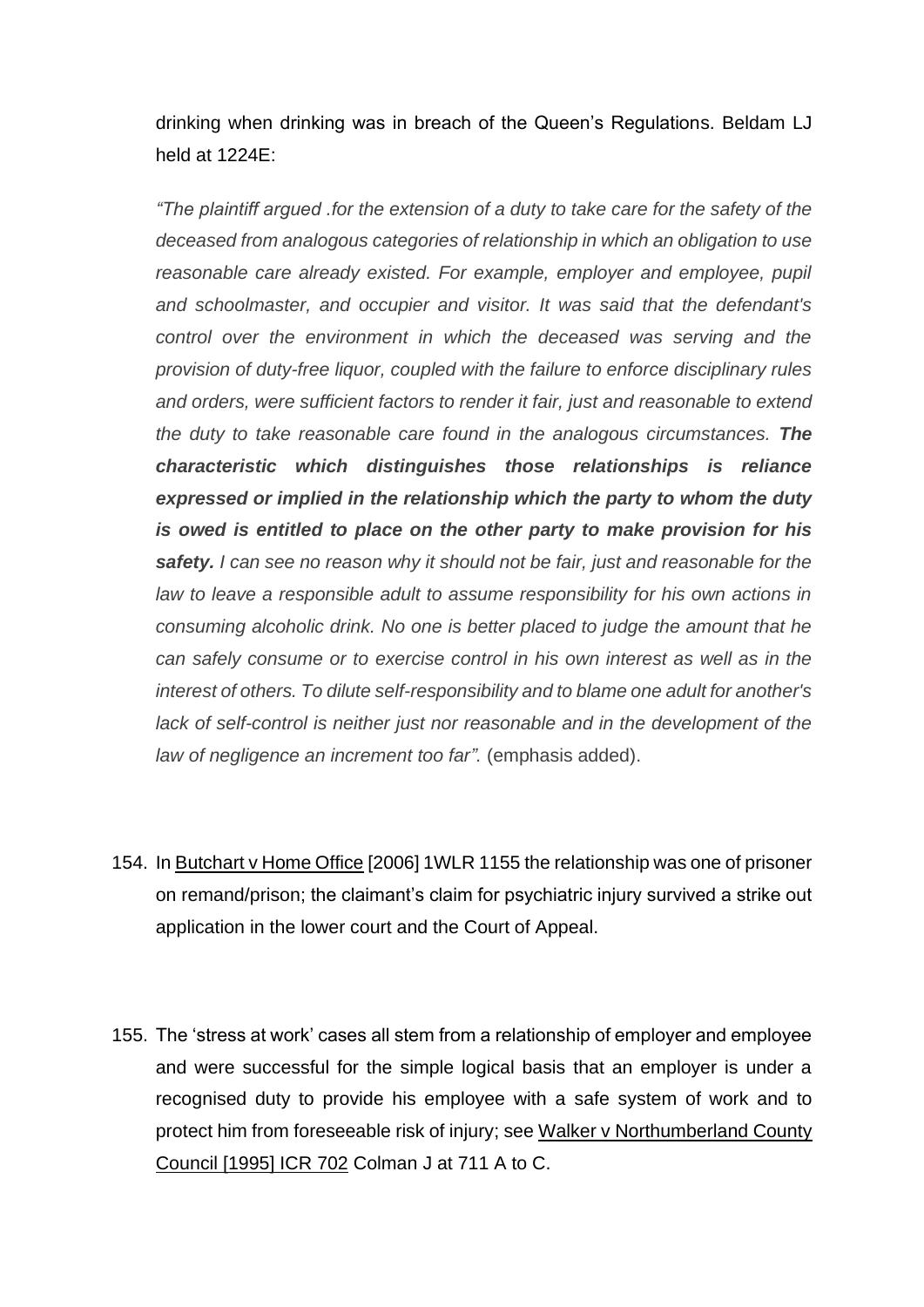- 156. In McLoughlin v Jones [2002] QB 1312 the relationship was one of client/solicitor where the solicitors were retained to conduct the client's defence of criminal charges for which the client was convicted due to the negligence of the solicitor. In that case the Court of Appeal considered it arguable that the solicitors owed a duty to exercise reasonable care and skill in preparing their client's case for trial in such a way as to minimise the risks of wrongful conviction and of the client suffering psychiatric illness if wrongly convicted.
- 157. In Natasha's case the relationship is one of Academic/Student Administration Manager and Student. In X (Minors) v Bedfordshire County Council [1995] 2 AC 633 Lord Browne Wilkinson said at paragraph 766 that a head teacher:

*"owes a duty of care to exercise the reasonable skills of a headmaster in relation to such [a child's] educational needs"*

and, perhaps uncontroversially, that a special advisory teacher owes a duty to the child to exercise the skill and care of a reasonable advisory teacher.

- 158. In conclusion, on the facts of this case, I am not satisfied that a duty of care as alleged:
- (1) Arose when Natasha became a student at the University in October 2016 or
- (2) Arose because of any assumption of such a duty to Natasha during the period whilst she was a student
- (3) Arose for any other reason.
- 159. However, if I am wrong on the matter of the existence of a relevant duty of care, the question of breach of that duty arises. I refer to my findings of fact and judgment on the Equality Act claims and apply the same to breach of duty. There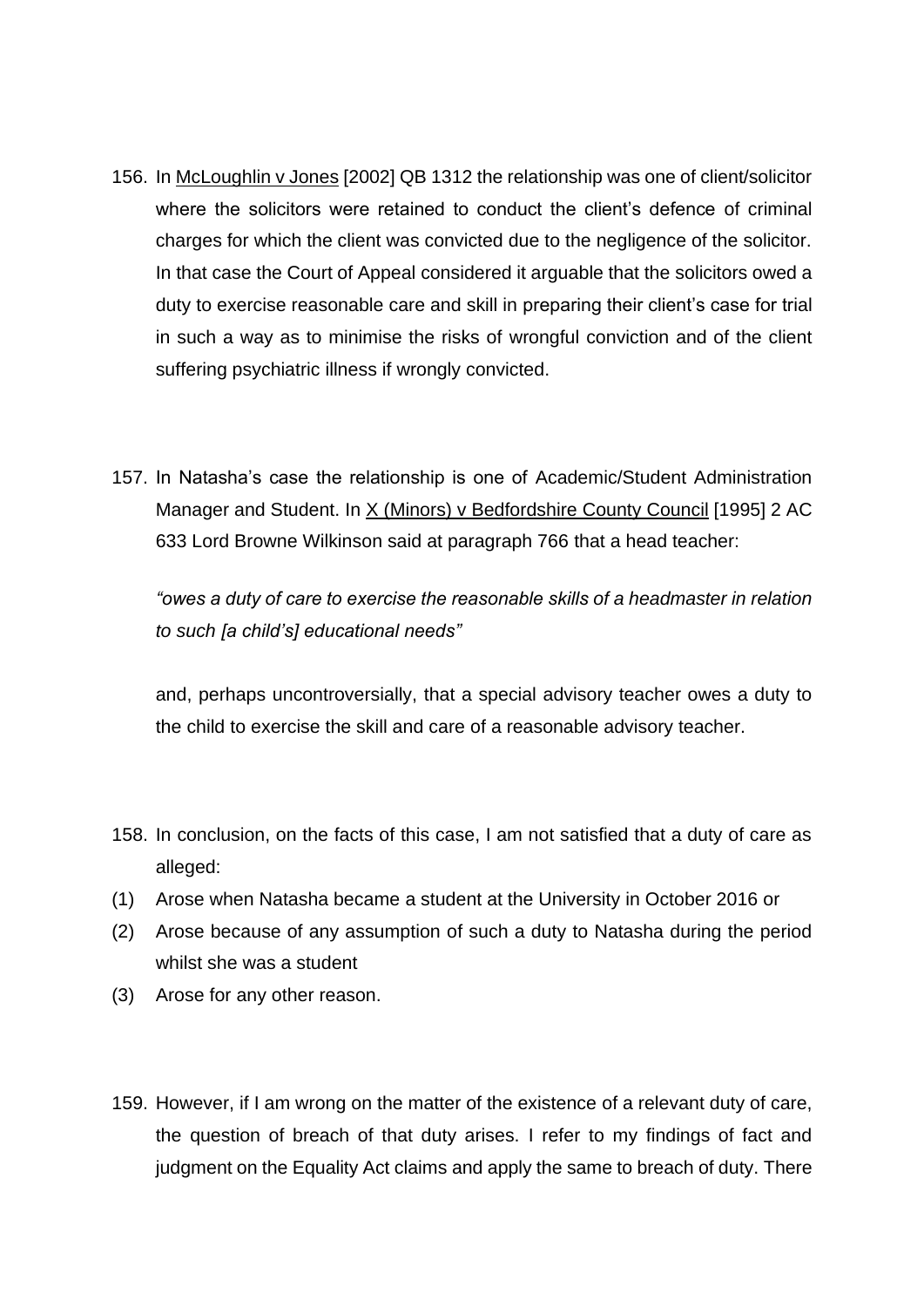can be no doubt that the University would have been in breach; the main breach would be continuing to require Natasha to give interviews and attend the conference and marking her down if she did not participate when it knew that Natasha was unable to participate for mental health reasons beyond her control.

## **INJURY & DAMAGES**

- 160. I have addressed foreseeability of injury in the facts at paragraphs 54 and 56 of this judgment. The Claimant needs only to prove that some psychiatric injury was foreseeable, not the exact injury and it was not necessary to prove foreseeability of suicide.
- 161. There are two heads of general damage:
- (1) Pain, suffering and loss of amenity;
- (2) Injury to feelings;

but there will be considerable overlap between the 2 heads of damage and double compensation must be avoided.

- 162. I must have regard to the period of Natasha's suffering and I am forced to say that the period is fairly short and amounts to about 6 months but the suffering was serious and, from what I have seen in the evidence, continuous.
- 163. The Vento bands are those applicable when the claim was issued (January 2020); they are:
- (1) Less serious cases £900 to £8,800;
- (2) Middle band £8,800 to £26,300;
- (3) Upper band £26,300 to £44,000<sup>8</sup> .

 $8$  This is not an upper limit – an exceptional case might attract a higher award.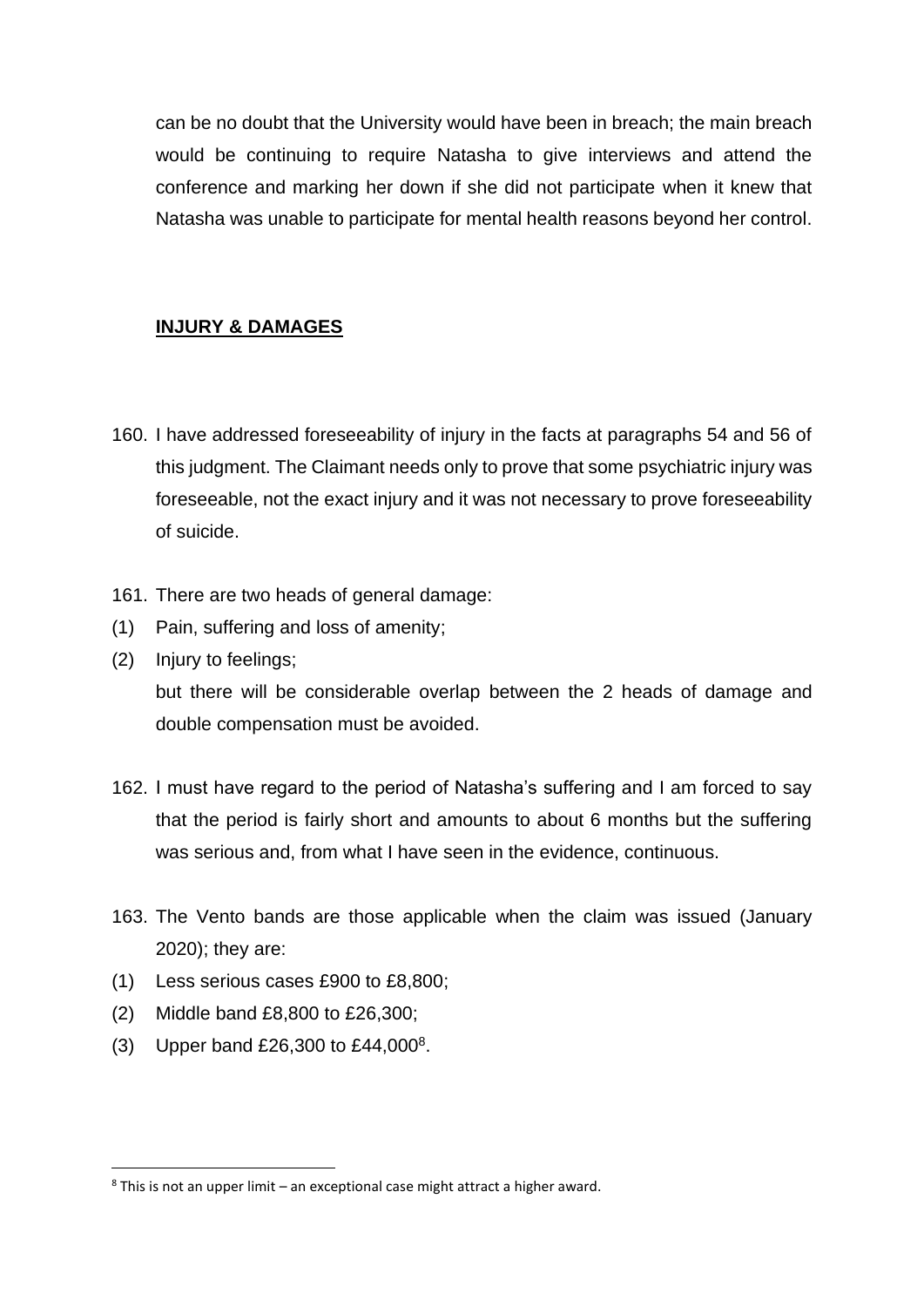- 163. The 15<sup>th9</sup> edition of the Judicial College's Guidelines for General Damages addresses psychiatric and psychological damage in Chapter 4. The top bracket for severe psychiatric damage is £51,460 to £108,620.
- 164 Mr Burton argues for £60,000 PSLA and 50% of the top Vento band for ITF, i.e. £22,000. That would be a total of £82,000. Mr Burton referred to a quantum report – CL- where £67,715.81 was awarded for a period of suffering of 4 years ended by suicide. Mr Stagg suggested a figure of £25,000 in total.
- 165. I do understand that, emotionally, no sum of money can ever replace Natasha's life. However, I do consider Mr Burton's figures to be too high. In my judgment an appropriate sum for PSLA and ITF is £50,000 and I am not going to attempt to apportion between the two.
- 166. At the end of the trial counsel informed me that they would try to reach agreement on a figure for the (notional balance of) the funeral expenses. I see no difficulty in principle with the claim and the modest sum of £3,380.37 is sought. I am content to award this or such alternative figure that is agreed by counsel.
- 167. For the purposes of Rule 52.12 of the Civil Procedure Rules 1998 the time for filing any appellant's notice is 21 days from the date on which a final minute of order is issued by the court.

HHJ RALTON

20th May 2022

<sup>&</sup>lt;sup>9</sup> The 16<sup>th</sup> edition was published after the trial but before handing down of judgment but the relevant figures are adjusted for inflation only.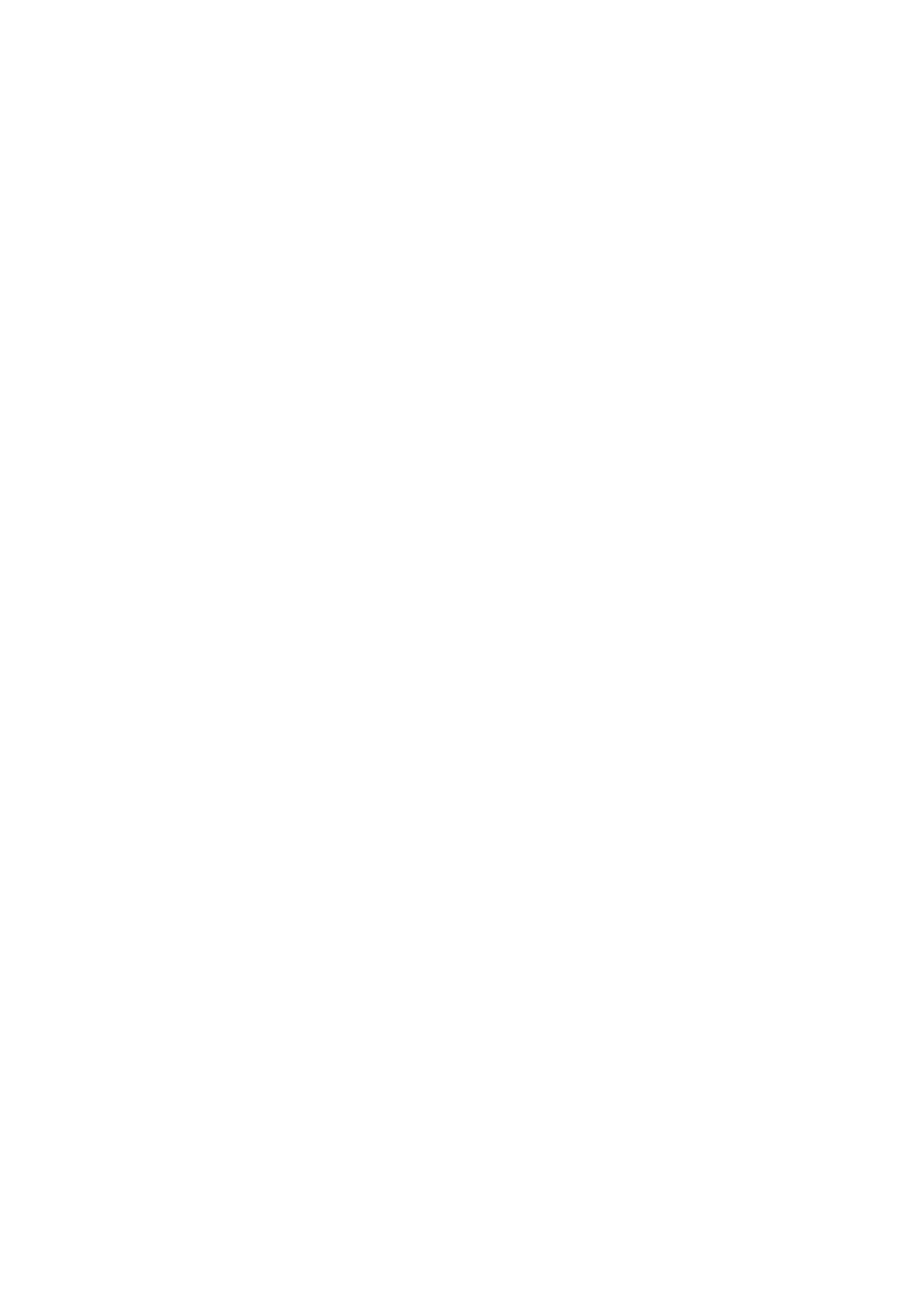## **APPENDIX 1: LIST OF RELEVANT PEOPLE**

#### **Natasha's family**

| <b>NAME</b>        | <b>ROLE</b>       | <b>STATEMENT</b> | <b>ORAL EV</b> |
|--------------------|-------------------|------------------|----------------|
|                    |                   |                  |                |
| Margaret Abrahart  | Natasha's mother  | Yes              | Yes            |
|                    |                   |                  |                |
| Dr Robert Abrahart | Natasha's father  |                  | No             |
|                    |                   |                  |                |
| Duncan Abrahart    | Natasha's brother |                  |                |
|                    |                   |                  |                |

#### **University of Bristol staff**

#### **School of Physics**

| Dr Adrian Barnes      | Senior Tutor for the<br>School of<br>Physics                                  | Yes | Yes |
|-----------------------|-------------------------------------------------------------------------------|-----|-----|
| Dr Chris Bell         | Senior lecturer and<br>Unit Director for<br>Practical<br>Physics 203          | Yes | Yes |
| Laura Fox             | Laboratory<br>demonstrator<br>(first year)                                    |     |     |
| Harry Gordon-Moys     | Laboratory<br>demonstrator<br>(second year)                                   |     |     |
| <b>Peter Kessell</b>  | <b>Teaching laboratories</b><br>technician                                    |     |     |
| Dr Terrence McMaster  | Academic lead for the<br>conference<br>element of<br>Practical<br>Physics 203 |     |     |
| <b>Barbara Perks</b>  | <b>Student Administration</b><br>Manager                                      | Yes | Yes |
| Prof Steven Phillipps | Natasha's personal<br>tutor in the<br>School of<br>Physics                    |     |     |
| Witek Szeremeta       | Laboratory<br>demonstrator<br>(second year)                                   |     |     |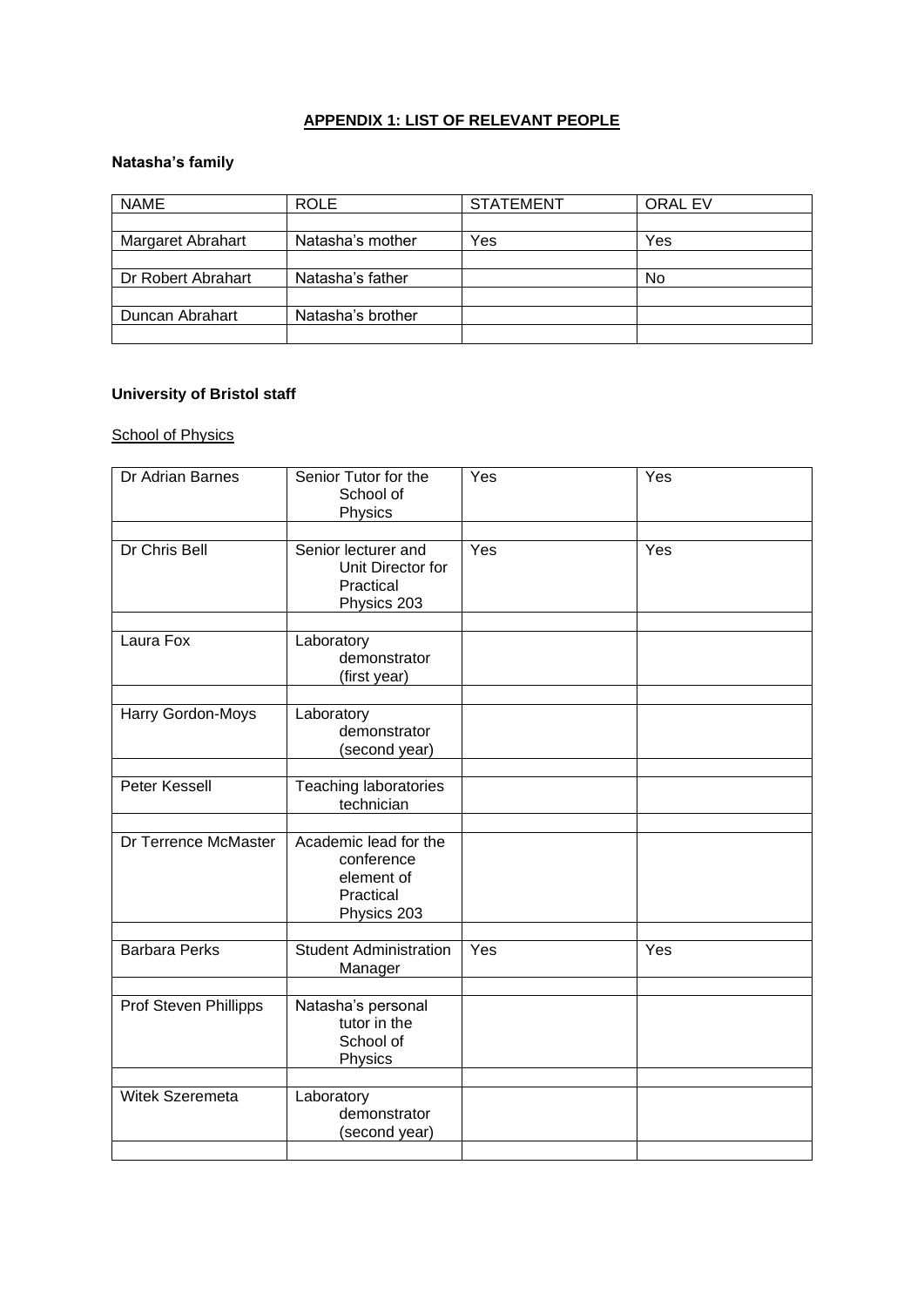| Matt Wilson     | Undergraduate<br>Student<br>Administrator |  |
|-----------------|-------------------------------------------|--|
|                 |                                           |  |
| Dr Gemma Winter | Laboratory manager                        |  |

#### **Other staff**

| Mark Ames           | Director of Student<br><b>Services</b>             |     |     |
|---------------------|----------------------------------------------------|-----|-----|
|                     |                                                    |     |     |
| Keith Feeney        | <b>Senior University</b><br>Lawyer                 |     |     |
|                     |                                                    |     |     |
| Karen Harvey-Lindon | <b>Student Wellbeing</b><br>Manager                | Yes | Yes |
|                     |                                                    |     |     |
| Karen Hocking       | <b>Disability Services</b><br>Manager<br>(current) | Yes | Yes |
|                     |                                                    |     |     |
| Louise Miller       | <b>Disability Services</b><br>Manager in<br>2018   |     |     |
|                     |                                                    |     |     |
| Prof David Smith    | Undergraduate Dean,<br>Faculty of<br>Science       |     |     |
|                     |                                                    |     |     |
| Sarah Quinn         | <b>Disability Services</b><br>receptionist         |     |     |

#### **Natasha's friends, etc**

| Imogen Allen          | Friend                                                         | Yes | No  |
|-----------------------|----------------------------------------------------------------|-----|-----|
|                       |                                                                |     |     |
| Arjun Gunawardane     | Boyfriend                                                      | Yes | No  |
|                       |                                                                |     |     |
| Rajan Palan           | Friend and second<br>year flatmate                             | Yes | Yes |
|                       |                                                                |     |     |
| <b>Haley Scanlin</b>  | Friend (online)                                                | Yes | No  |
|                       |                                                                |     |     |
| Luke Unger            | Friend and first year<br>flatmate                              | Yes | No  |
|                       |                                                                |     |     |
| Hope White            | Friend and first year<br>flatmate                              | Yes | No  |
|                       |                                                                |     |     |
| <b>Matthew Wilkes</b> | Friend, laboratory<br>partner, and<br>second year flat<br>mate |     |     |